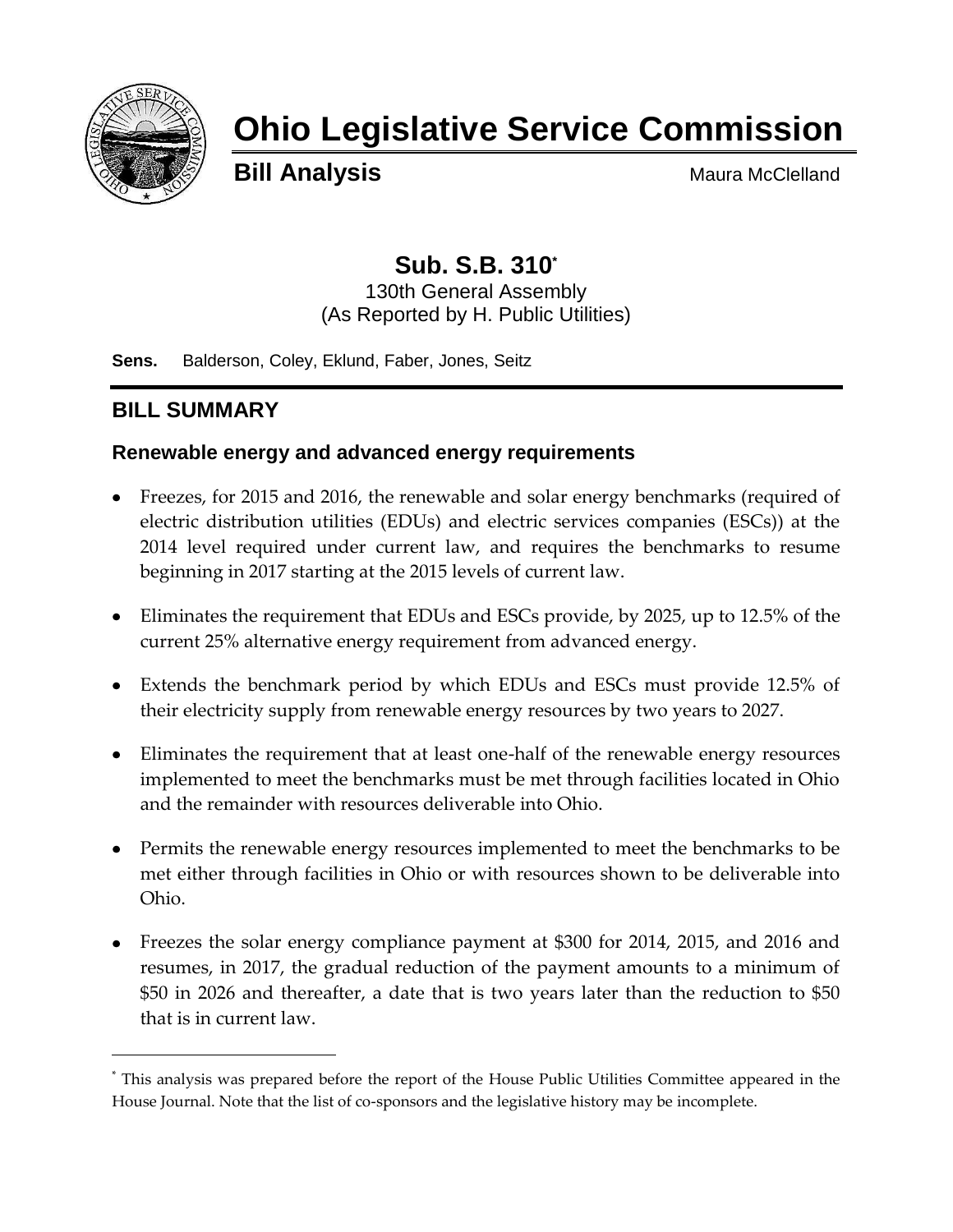- Requires that recovery from customers of ongoing costs that are associated with EDUs' contracts to procure renewable energy resources, entered into before April 1, 2014, continue on a bypassable basis until the prudently incurred costs are fully recovered.
- States that renewable energy resources do not have to be converted to electricity in order to be eligible to receive renewable energy credits.
- Requires that rules of the Public Utilities Commission (PUCO) specify that for renewable energy credits, one megawatt hour of energy derived from biologically derived methane gas equals 3,412,142 British thermal units.
- Repeals the Alternative Energy Advisory Committee and its duty under current law to study the alternative energy resources requirements and to submit a semiannual report to the PUCO.
- Permits EDUs and ESCs to use a baseline of the compliance-year's sales to measure compliance with the renewable energy benchmarks, rather than the most recent three-year average of sales.
- Requires EDUs and ESCs that switch back to the three-year baseline to use that baseline for at least three consecutive years before again using the compliance-year baseline.
- Permits the PUCO to adjust the compliance-year baseline to adjust for new economic growth in the EDU's or ESC's territory or service area.

## **Classification of renewable energy resources**

- Adds to the list of renewable energy resources, for purposes of the renewable energy requirements, advanced energy projects funded by the Ohio Air Quality Development Authority, and the Advanced Energy Program:
	- o Heat captured from a generator of electricity, boiler, or heat exchanger fueled by biologically derived methane gas.
	- o Power produced by a run-of-the-river hydroelectric facility placed in service on or after January 1, 1980, that is located within Ohio, relies upon the Ohio river, and operates, or is rated to operate, at an aggregate capacity of at least 40 megawatts.

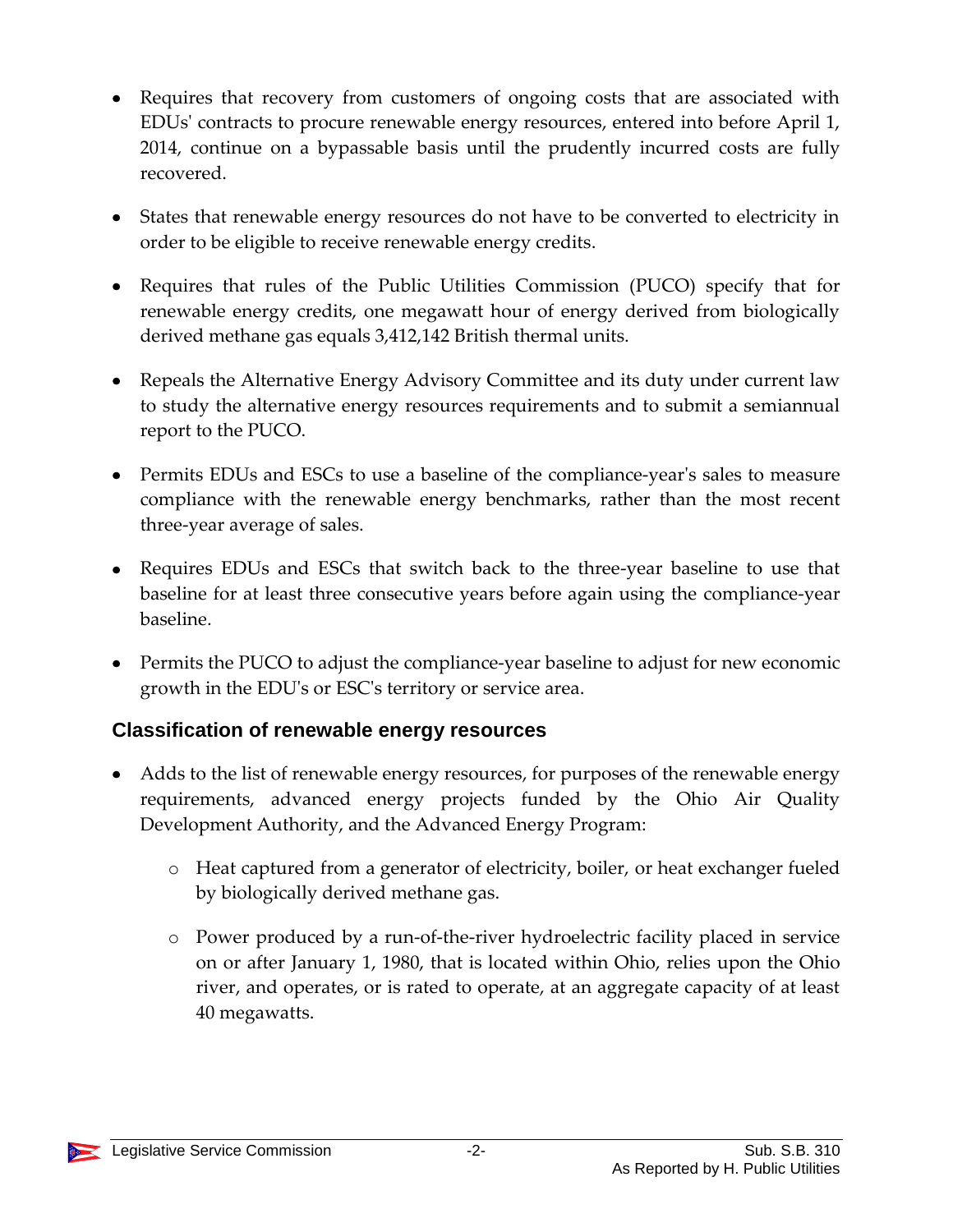## **Energy efficiency (EE) and peak demand reduction (PDR) requirements**

- Specifies a new formula for determining the amount of annual EE savings an EDU must achieve, for 2015 and 2016 and requires the annual EE savings requirement to be 1% of the baseline prescribed for EE savings for each year during 2017-2020 and 2% each year thereafter.
- Extends the period in which an EDU must achieve the current cumulative EE savings in excess of 22% by two years to the end of 2027.
- Specifies a new formula for determining the amount of PDR an EDU must achieve for 2015-2016 and requires the EDU to achieve an additional .75% PDR for each year during 2017-2020.
- Prohibits the baseline prescribed under current law for EE savings and PDR from including the load and usage of certain customers.
- Requires that EE savings and PDR that are achieved, in whole or in part, as a result of funding provided from the Universal Service Fund through certain programs be counted toward meeting the EE/PDR requirements.
- Prohibits the EE savings and PDR described in the previous dot point from qualifying for "shared savings," which is not defined.
- Requires that EE savings and PDR achieved through actions taken by customers or through EDU programs that comply with federal standards for either or both EE or PDR requirements be counted toward meeting the EE/PDR requirements.
- Requires EE savings and PDR amounts approved by the PUCO to continue to be counted toward achieving the EE/PDR requirements as long as the requirements remain in effect.
- Permits, at an EDU's discretion, any EE savings or PDR amount achieved in excess of the requirements to be banked and applied toward achieving the EE/PDR requirements in future years.
- Requires the PUCO to count both the EE savings and PDR on an annualized basis and a gross savings basis.
- Requires certain EE savings and PDR to be measured on the higher of an as found or deemed basis, and specifies how EE savings and PDR are to be counted for new construction.

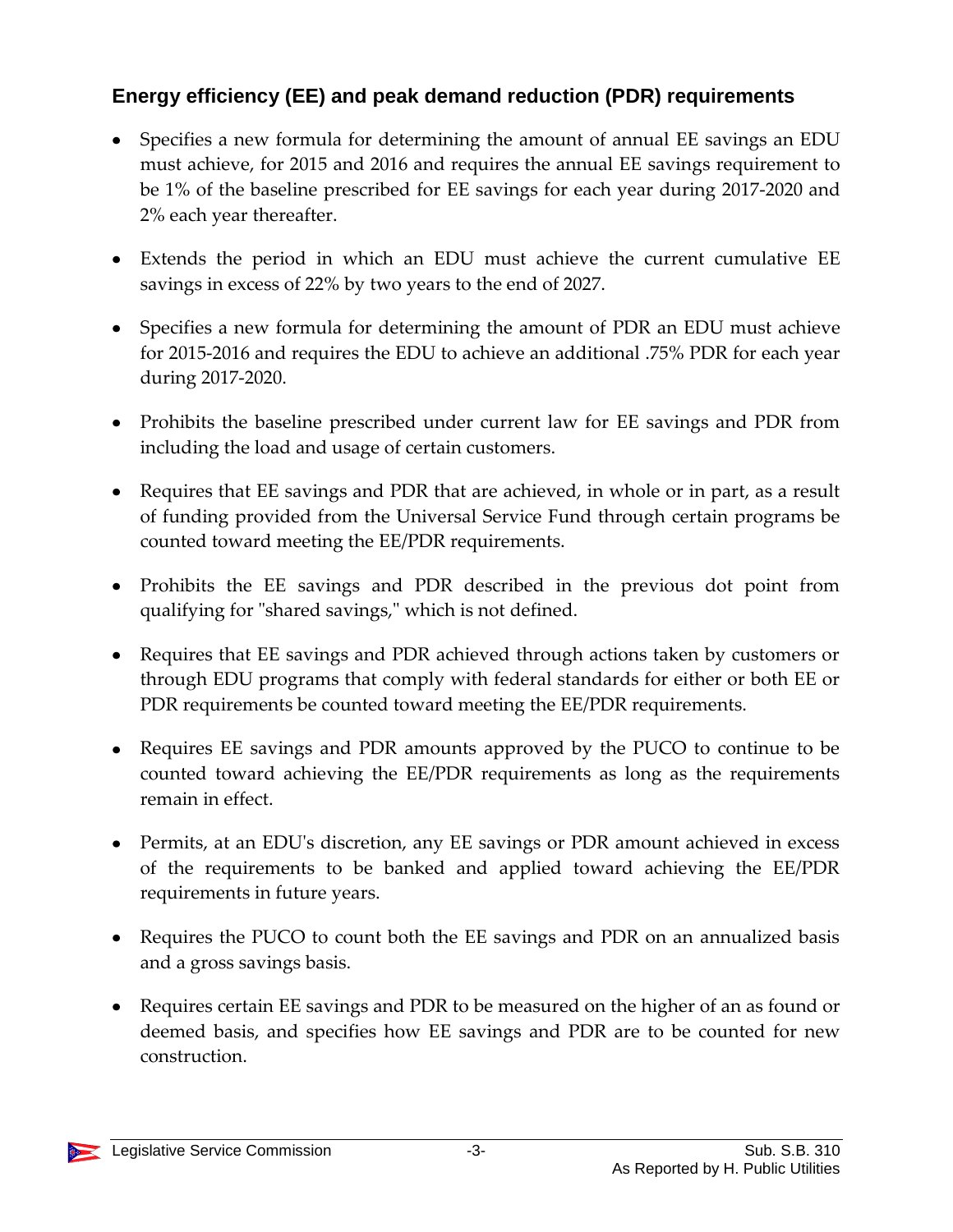- Requires the PUCO to "count energy efficiency savings and peak demand reductions associated with transmission and distribution infrastructure improvements that reduce line losses."
- Prohibits the EE savings and PDR described in the previous dot point from qualifying for "shared savings," which is not defined.

## **Portfolio plans for EE and PDR compliance**

- Requires that existing portfolio plans for compliance with the EE and PDR requirements be either continued through the end of 2016 or amended under a 60 day PUCO review process.
- Specifies that current law applies to EDUs that have continued plans, for the duration of those plans, and the law as amended by the bill applies to EDUs with amended plans.
- Prohibits the PUCO from reviewing or approving applications for portfolio plans if the applications are pending on the bill's effective date, and prohibits the PUCO from taking unauthorized actions regarding portfolio plans.

## **Higher voltage and consumption customer opt-out and opt-out reporting**

- Permits certain higher voltage and higher consumption customers, through written notice to the PUCO, to opt out of an EDU's portfolio plan or plans, thereby exempting the customer from cost recovery mechanisms but also removing the customer's ability to participate in or benefit from the plan or plans.
- Provides two opt-out options: (1) a temporary opt-out of amended EDU portfolio plans, and (2) a longer-term opt-out of EDU portfolio plans beginning in 2017.
- Permits a customer that has elected the longer-term opt out to opt in to the EDU's portfolio plan if the customer previously has opted out for at least three consecutive calendar years and gives 12-month's advance written notice to the PUCO Secretary and the EDU that serves the customer.
- Specifies that a customer that has opted in may elect to opt out after a minimum optout period of three consecutive calendar years.
- Requires a customer that opts out of an EDU's portfolio plan to verify and submit initial and updated reports to the PUCO that, for the opt-out period, summarizes the energy-intensity reductions measures implemented by the customer and identifies the cumulative energy-intensity reductions achieved.

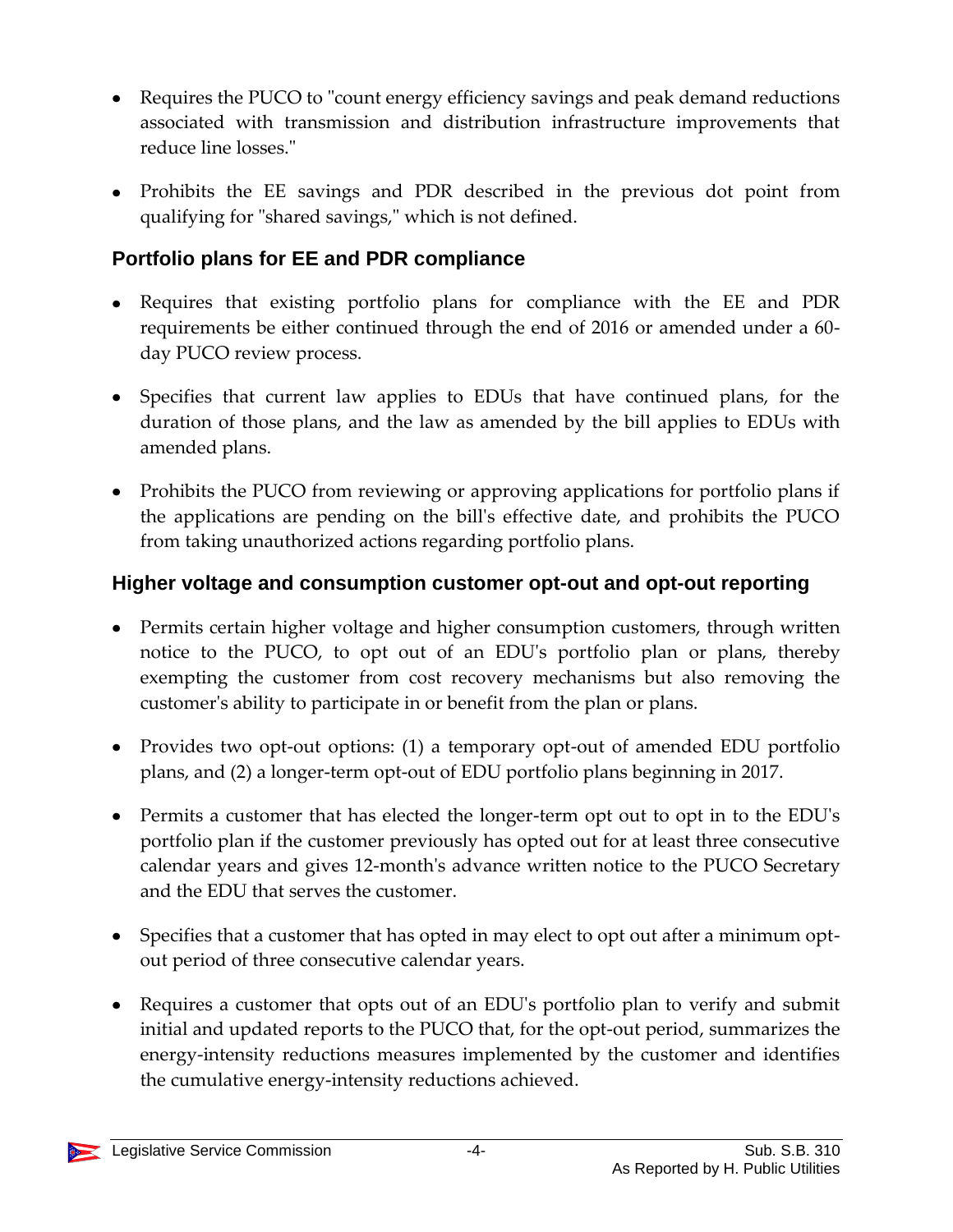- Permits the PUCO staff to request additional information from the customer regarding the energy-intensity reductions measures adopted and the amount of energy-intensity reductions achieved by the customer during the period covered by the updated report.
- Specifies that all information contained in customers' initial or updated reports and any responses to requests for additional information from the PUCO staff are confidential, proprietary, and a trade secret.
- Prohibits the information in customers' reports or responses to be publicly divulged without the customers' written authorization or used for any purpose other than to identify customer adopted measures and the quantity of customer achieved energy-intensity reductions.
- Provides for an opt-out suspension if energy-intensity reductions are not substantially achieved by the customers.

## **Disclosure of costs to customers**

• Requires disclosure of the costs to customers of the renewable energy resource, EE savings, and PDR requirements, on each EDU and ESC customer's monthly bill, as applicable.

## **Service restoration for hospitals**

Requires an EDU's service restoration plan to prioritize hospitals.

## **Energy Mandates Study Committee**

- Creates the 13-member Energy Mandates Study Committee to study Ohio's renewable energy, EE, and PDR mandates.
- Requires the Committee to submit a report to the General Assembly by September 30, 2015, including a cost-benefit analysis of the mandates, a recommendation of a standard for future review of the mandates, recommendations regarding opt-in and opt-out systems for the mandates, and reviews and analyses of other energy and cost issues.
- Abolishes the Committee effective October 1, 2015.
- States that the General Assembly intends to enact legislation in the future, after taking into account the recommendations of the Energy Mandates Study Committee, that will reduce the renewable energy resource, EE, and PDR mandates.

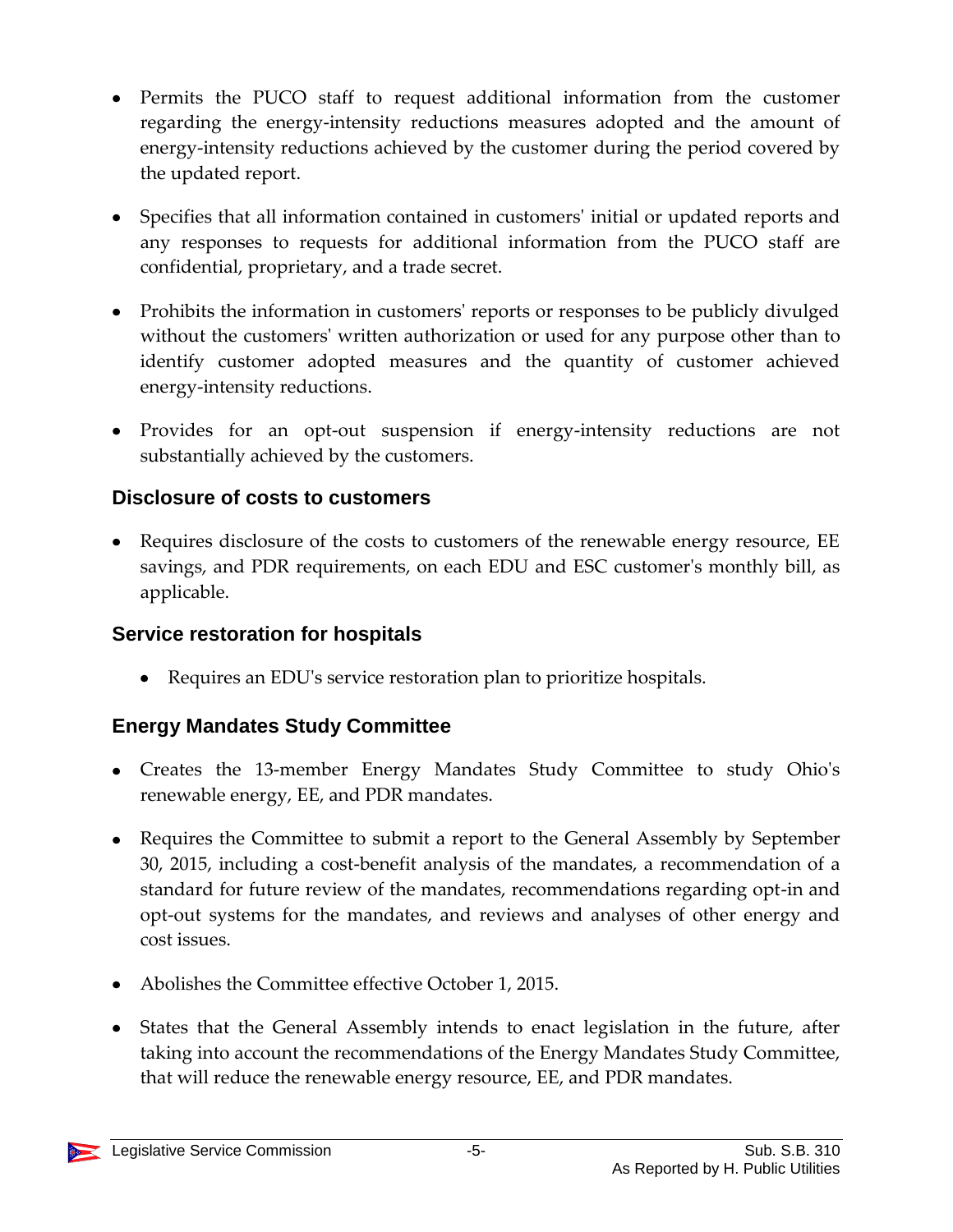## **Percentage of Income Payment Plan**

Prohibits the imposition of a waiting period for enrollment of an eligible customer in the Percentage of Income Payment Plan.

## **TABLE OF CONTENTS**

| Renewable energy freeze and elimination of advanced energy requirement 7           |  |
|------------------------------------------------------------------------------------|--|
|                                                                                    |  |
|                                                                                    |  |
|                                                                                    |  |
|                                                                                    |  |
|                                                                                    |  |
|                                                                                    |  |
|                                                                                    |  |
| Option to choose compliance-year baseline for the renewable energy requirements 10 |  |
|                                                                                    |  |
|                                                                                    |  |
|                                                                                    |  |
|                                                                                    |  |
|                                                                                    |  |
| Energy efficiency (EE) and peak demand reduction (PDR) requirements12              |  |
|                                                                                    |  |
|                                                                                    |  |
|                                                                                    |  |
| Time period in which an EDU must achieve cumulative energy savings13               |  |
|                                                                                    |  |
|                                                                                    |  |
| Provisions for existing portfolio plans for energy savings compliance14            |  |
|                                                                                    |  |
|                                                                                    |  |
|                                                                                    |  |
|                                                                                    |  |
|                                                                                    |  |
|                                                                                    |  |
|                                                                                    |  |
|                                                                                    |  |
|                                                                                    |  |
|                                                                                    |  |
|                                                                                    |  |
| Prohibition of waiting period for the Percentage of Income Payment Plan22          |  |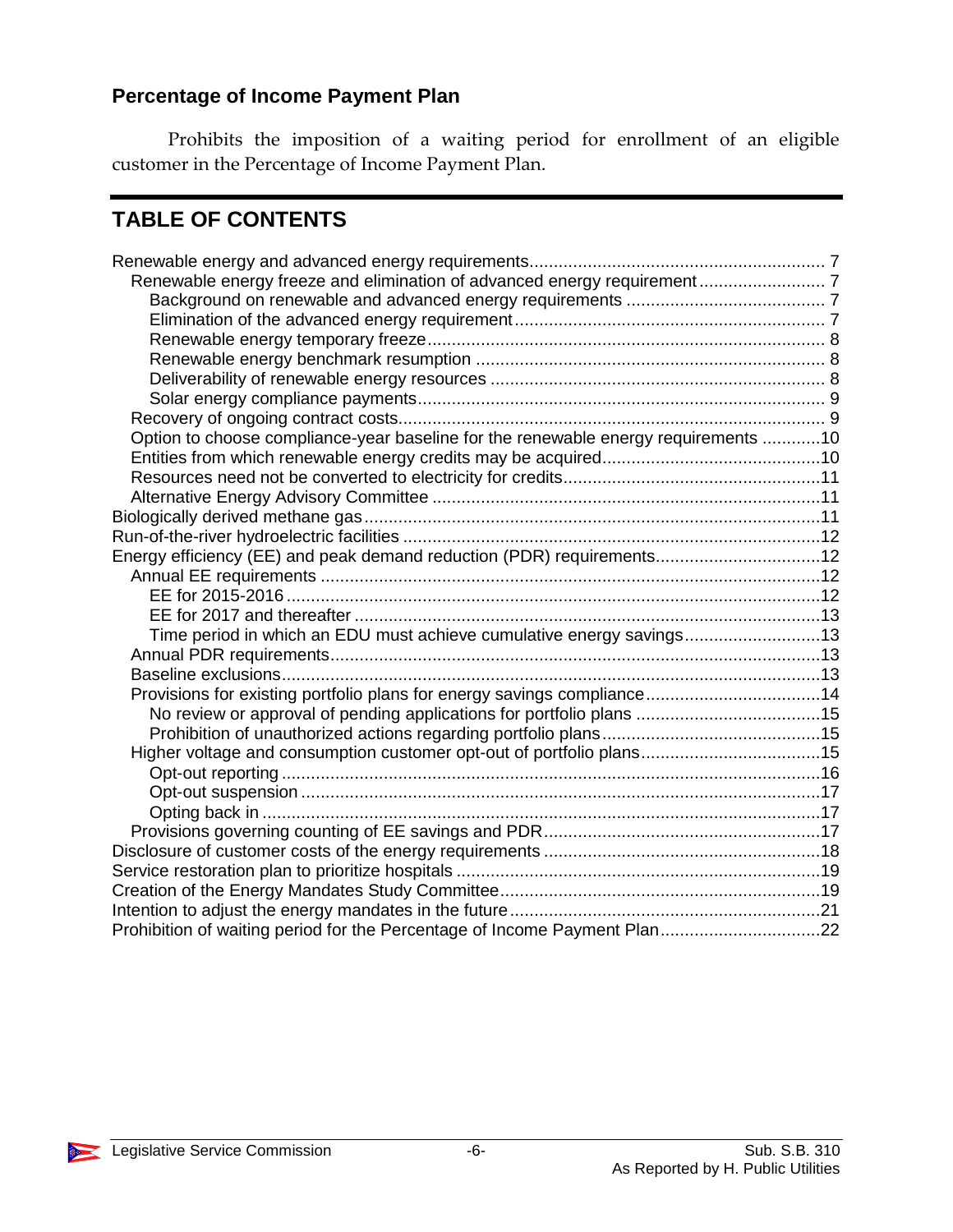## **CONTENT AND OPERATION**

## <span id="page-6-0"></span>**Renewable energy and advanced energy requirements**

#### <span id="page-6-1"></span>**Renewable energy freeze and elimination of advanced energy requirement**

The bill freezes, for 2015 and 2016, the renewable energy (including solar) benchmarks at the 2014 level required under current law. It also eliminates the advanced energy requirement and updates terminology accordingly.<sup>1</sup>

#### **Background on renewable and advanced energy requirements**

<span id="page-6-2"></span>Under current law, electric distribution utilities (EDUs) and electric services companies (ESCs) must provide, by 2025, 25% of their electricity supply required for their standard service offers from "alternative energy resources." The term "alternative" encompasses both advanced and renewable energy resources. Under current law, at least half of the 25% must be generated from certain renewable energy resources such as, for example, solar, wind, geothermal, and certain hydroelectric energy.<sup>2</sup> The remaining portion may be generated from advanced energy resources (clean coal and advanced nuclear energy technology are some examples<sup>3</sup>).<sup>4</sup>

Under continuing law, an EDU is an electric utility that supplies at least retail electric distribution service, and an ESC is an electric light company that is engaged on a for-profit or not-for-profit basis in the business of supplying or arranging for the supply of only a competitive retail electric service in Ohio. An ESC includes a power marketer, power broker, aggregator, or independent power producer but excludes an electric cooperative, municipal electric utility, governmental aggregator, and billing and collection agent. 5

## **Elimination of the advanced energy requirement**

<span id="page-6-3"></span>Current law provides yearly benchmarks for meeting the renewable portion of the alternative energy requirement, but does not provide benchmarks for advanced energy resources. Therefore, the advanced energy requirement has been interpreted as not being enforceable until 2025. The bill repeals the advanced energy requirement

<sup>&</sup>lt;sup>1</sup> R.C. 4928.64; conforming changes in R.C. 4928.20 and 4928.645 (renumbered from 4928.65).

 $2$  R.C. 4928.01(A)(37).

 $3$  R.C. 4928.01(A)(34).

<sup>4</sup> R.C. 4928.64.

 $5 R.C. 4928.01(A)(6)$  and (9).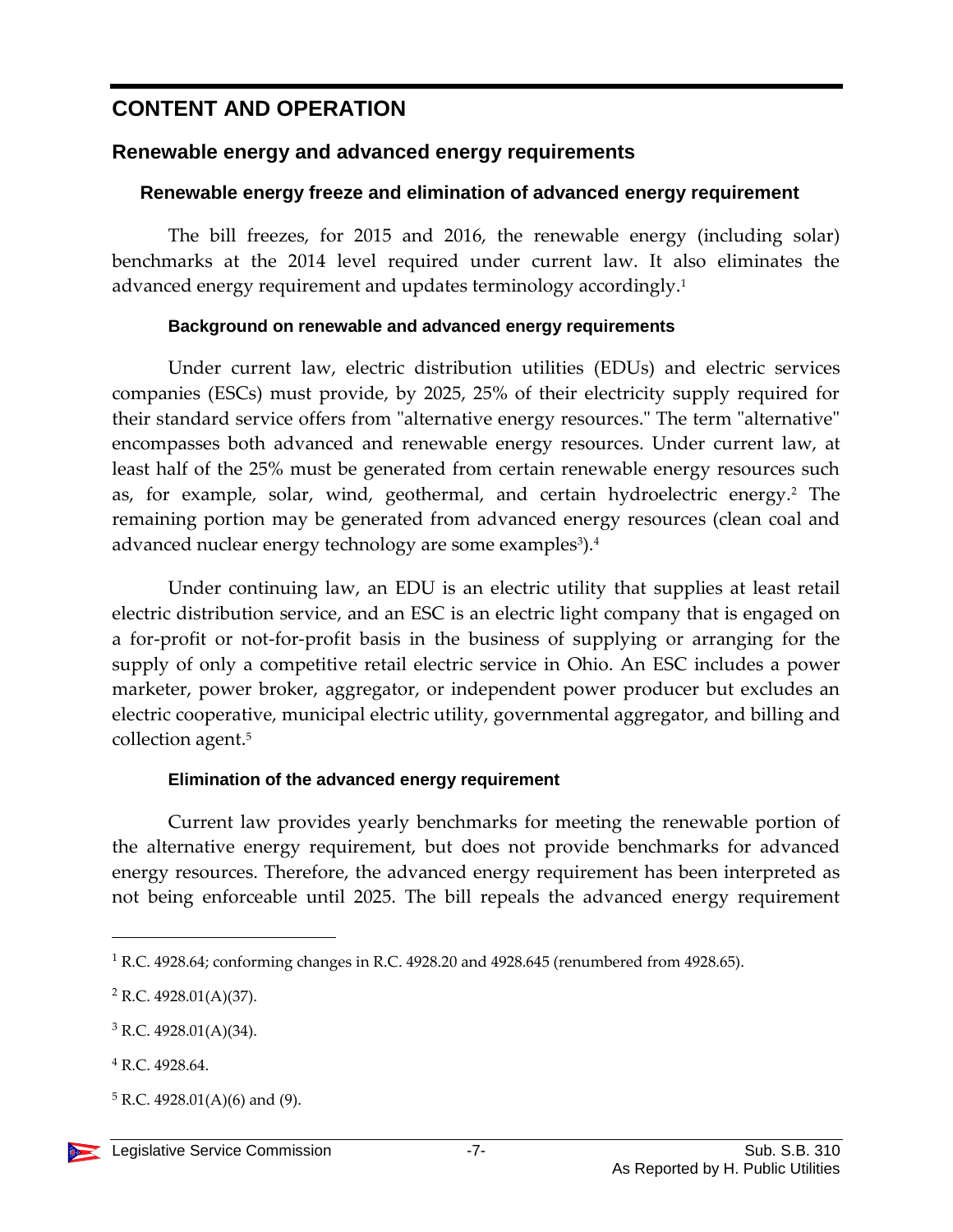entirely. Consequently, the bill eliminates references to the "alternative energy resource requirements" and refers instead to the "renewable energy resource requirements." It also eliminates relevant references to advanced energy resources, including a provision that specifies that a *renewable* energy resource includes, for purposes of the alternative energy requirements, any advanced energy resource or renewable energy resource of a mercantile customer that can be utilized effectively as part of any advanced energy resource plan of an EDU and would otherwise qualify as an alternative energy resource if it were utilized by an EDU.<sup>6</sup>

#### **Renewable energy temporary freeze**

<span id="page-7-0"></span>The bill freezes, for 2015 and 2016, the renewable energy benchmarks at the 2014 level, which requires 2.5% of the electricity supply from renewable energy resources, including 0.12% from solar energy resources.<sup>7</sup>

#### **Renewable energy benchmark resumption**

<span id="page-7-1"></span>The bill requires the annual benchmarks for both renewable and solar energy resources to resume in 2017, but specifies that the annual percentage requirements start at the 2015 levels in current law. The benchmarks also are extended for two years to accommodate the two-year freeze with the result being that EDUs and ESCs must provide 12.5% of their electricity supply from renewable energy resources, including 0.5% from solar energy resources, by 2027.<sup>8</sup>

#### **Deliverability of renewable energy resources**

<span id="page-7-2"></span>The bill eliminates the requirement in current law that at least one-half of the renewable energy resources that an EDU or an ESC implements to meet the renewable energy resource benchmarks must be met through facilities located in Ohio and that the remainder must be met with resources that can be shown to be deliverable into Ohio. Instead, the bill permits the renewable energy resources implemented to meet the benchmarks be met through facilities located in Ohio or with resources that can be shown to be deliverable into Ohio. 9

<sup>6</sup> R.C. 4928.64; conforming changes in R.C. 4928.20 and 4928.645 (renumbered from 4928.65).

<sup>7</sup> R.C. 4928.64(B)(2).

 $8$  R.C. 4928.64(B)(1) and (2).

 $^{9}$  R.C. 4928.64(B)(3).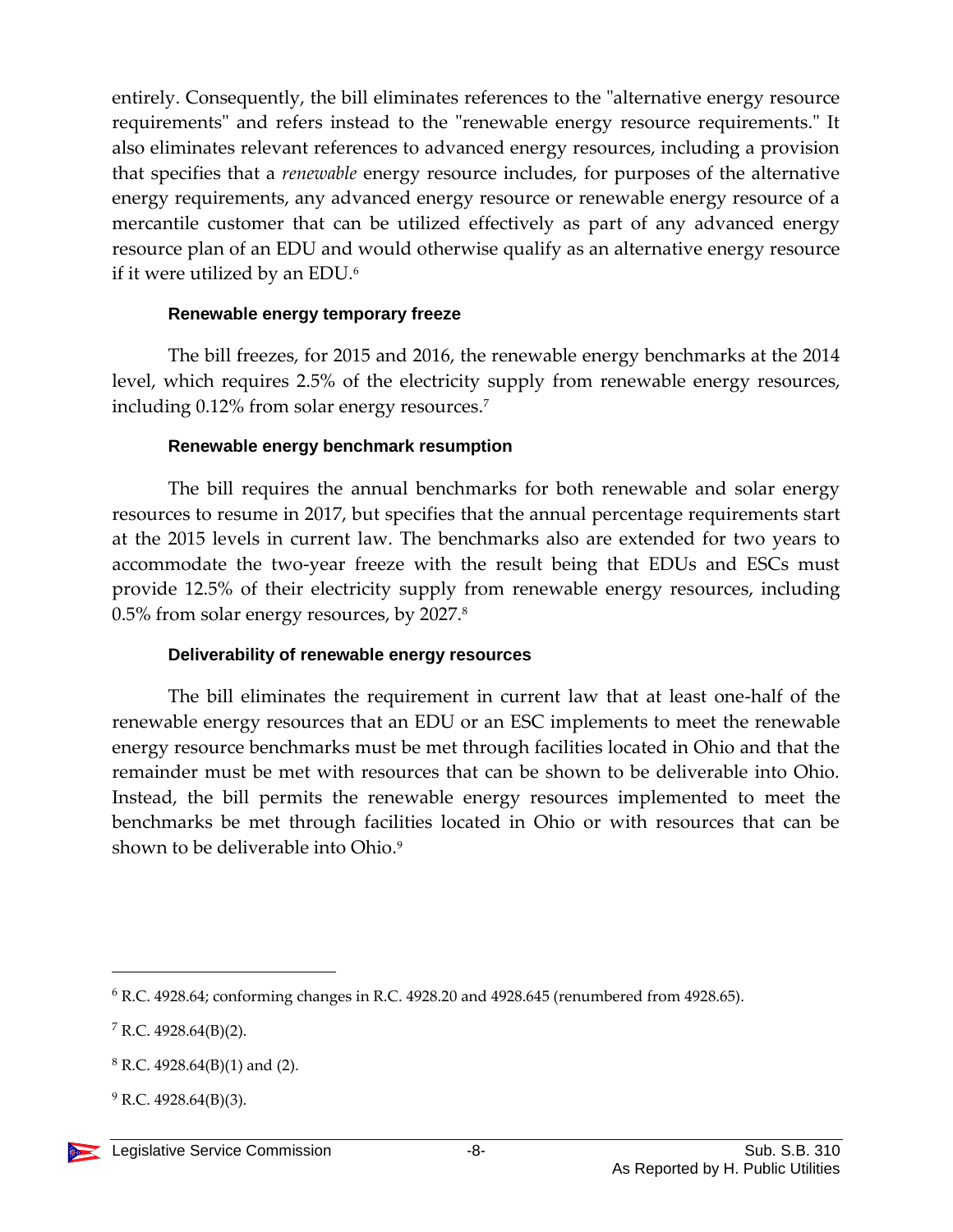#### **Solar energy compliance payments**

<span id="page-8-0"></span>The bill also freezes for 2014, 2015, and 2016, the amount of the solar energy compliance payments at the 2014 and 2015 level required under current law, which is \$300 per megawatt hour of undercompliance or noncompliance in the period under review. Beginning in 2017, the bill reduces the compliance payment by \$50 every two years through 2026 to a minimum compliance payment of \$50. Current law specifies similar biannual \$50 compliance payment reductions through 2024 to a minimum of \$50.<sup>10</sup>

| <b>Bill</b>         |                                     | <b>Current Law (beginning at 2014)</b> |                                     |
|---------------------|-------------------------------------|----------------------------------------|-------------------------------------|
| Years               | <b>Compliance</b><br><b>Payment</b> | Years                                  | <b>Compliance</b><br><b>Payment</b> |
| 2014                | \$300                               | 2014                                   | \$300                               |
| 2015                |                                     | 2015                                   |                                     |
| 2016                |                                     |                                        |                                     |
| 2017                | \$250                               | 2016                                   | \$250                               |
| 2018                |                                     | 2017                                   |                                     |
| 2019                | \$200                               | 2018                                   | \$200                               |
| 2020                |                                     | 2019                                   |                                     |
| 2021                | \$150                               | 2020                                   | \$150                               |
| 2022                |                                     | 2021                                   |                                     |
| 2023                | \$100                               | 2022                                   | \$100                               |
| 2024                |                                     | 2023                                   |                                     |
| 2025                | \$50                                | 2024 and thereafter                    | \$50                                |
| 2026 and thereafter |                                     |                                        |                                     |

#### <span id="page-8-1"></span>**Recovery of ongoing contract costs**

The bill requires ongoing prudently incurred costs that are associated with contracts entered into before April 1, 2014, executed by an EDU to procure renewable energy resources, to continue to be recovered on a bypassable basis until those costs are fully recovered, if the costs are being recovered from customers through a bypassable charge as of the bill's effective date. The bill specifies that this provision applies only to costs associated with the original terms of those contracts. The bill further specifies that it does not permit recovery of costs associated with extensions of those contracts. It also

 $10$  R.C. 4928.64(C)(2)(a).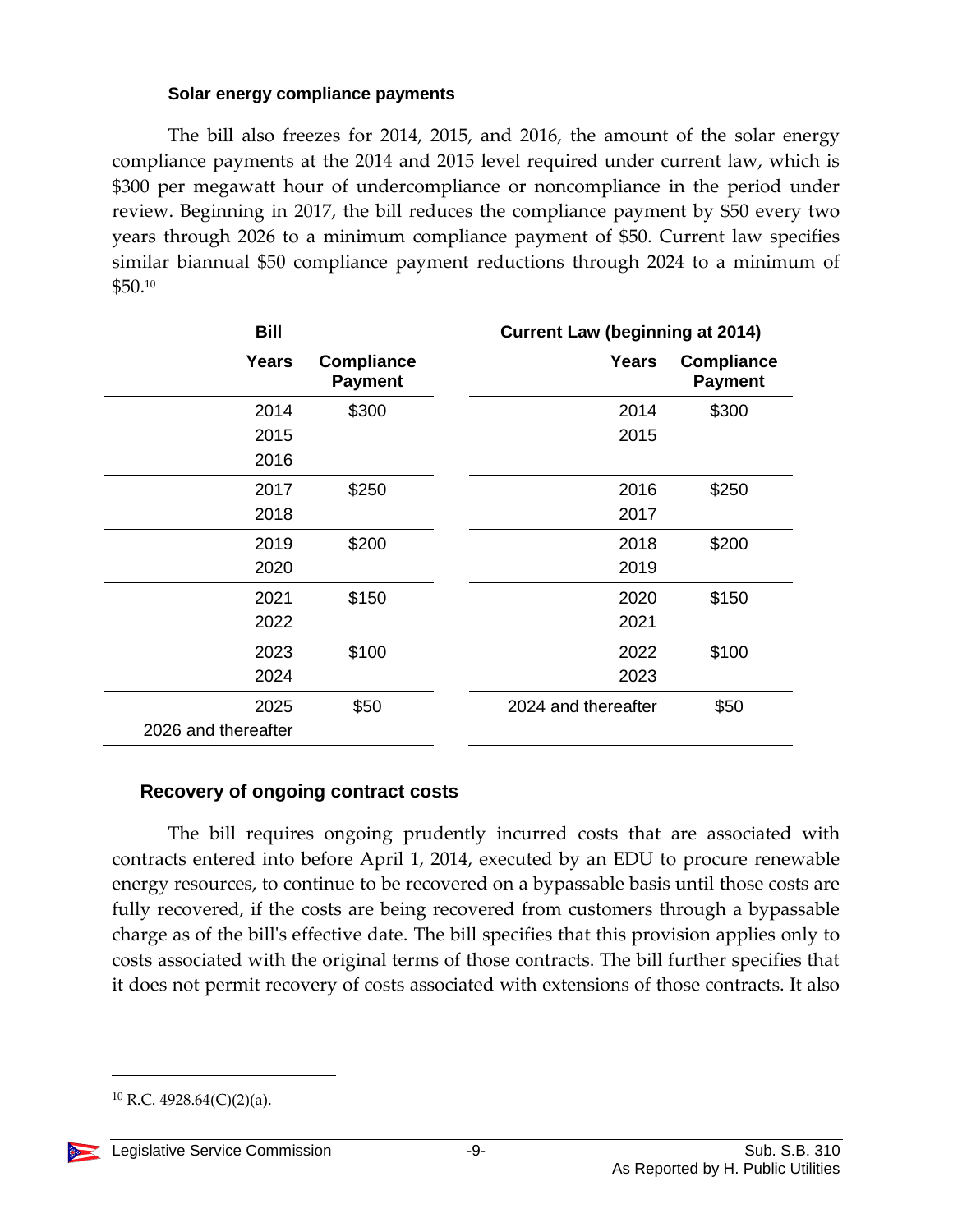specifies that it does not permit recovery of costs associated with amendments of those contracts if the amendments were made on or after April 1, 2014.<sup>11</sup>

#### <span id="page-9-0"></span>**Option to choose compliance-year baseline for the renewable energy requirements**

The bill gives EDUs and ESCs the option of using an alternative sales baseline to measure compliance. The only baseline permitted under existing law is the most recent three-year average of total kilowatt hours sold to Ohio retail electric consumers. But the bill allows the EDUs and ESCs to use a baseline of sales from the applicable compliance year. The bill's alternative baseline may be chosen beginning with compliance year 2014. 12

The bill permits an EDU or ESC to switch back to the three-year baseline (after using the alternative baseline) for any subsequent compliance year. Once the EDU or ESC has switched back to the three-year baseline, the bill requires it to continue to use the three-year baseline for at least three consecutive years. After those three years, the EDU or ESC may again choose the alternative baseline. 13

The bill permits the PUCO to reduce the bill's compliance-year baseline to adjust for new economic growth in the EDU's certified territory or in the ESC's service area. This is already permitted under current law for the three-year baseline.<sup>14</sup>

## <span id="page-9-1"></span>**Entities from which renewable energy credits may be acquired**

Current law permits renewable energy credits to be purchased from *any entity*, and provides examples of entities. The bill modifies and adds to these examples. First, it modifies the description of an owner or operator of a hydroelectric generating facility. Current law describes this entity as an owner or operator of a hydroelectric generating facility that is located at a dam on a river, or on any water discharged to a river, that is within or bordering Ohio or within or bordering an adjoining state, and the bill adds "or that produces power that can be shown to be deliverable into this state." Second, the bill adds, to the examples, a seller of compressed natural gas that has been produced from biologically derived methane gas, provided that the seller may only provide renewable energy credits for metered amounts of gas.

<sup>&</sup>lt;sup>11</sup> R.C. 4928.641.

<sup>12</sup> R.C. 4928.64(B) and 4928.643(A) and (B).

<sup>13</sup> R.C. 4928.643(C).

<sup>14</sup> R.C. 4928.64(B) and 4928.644.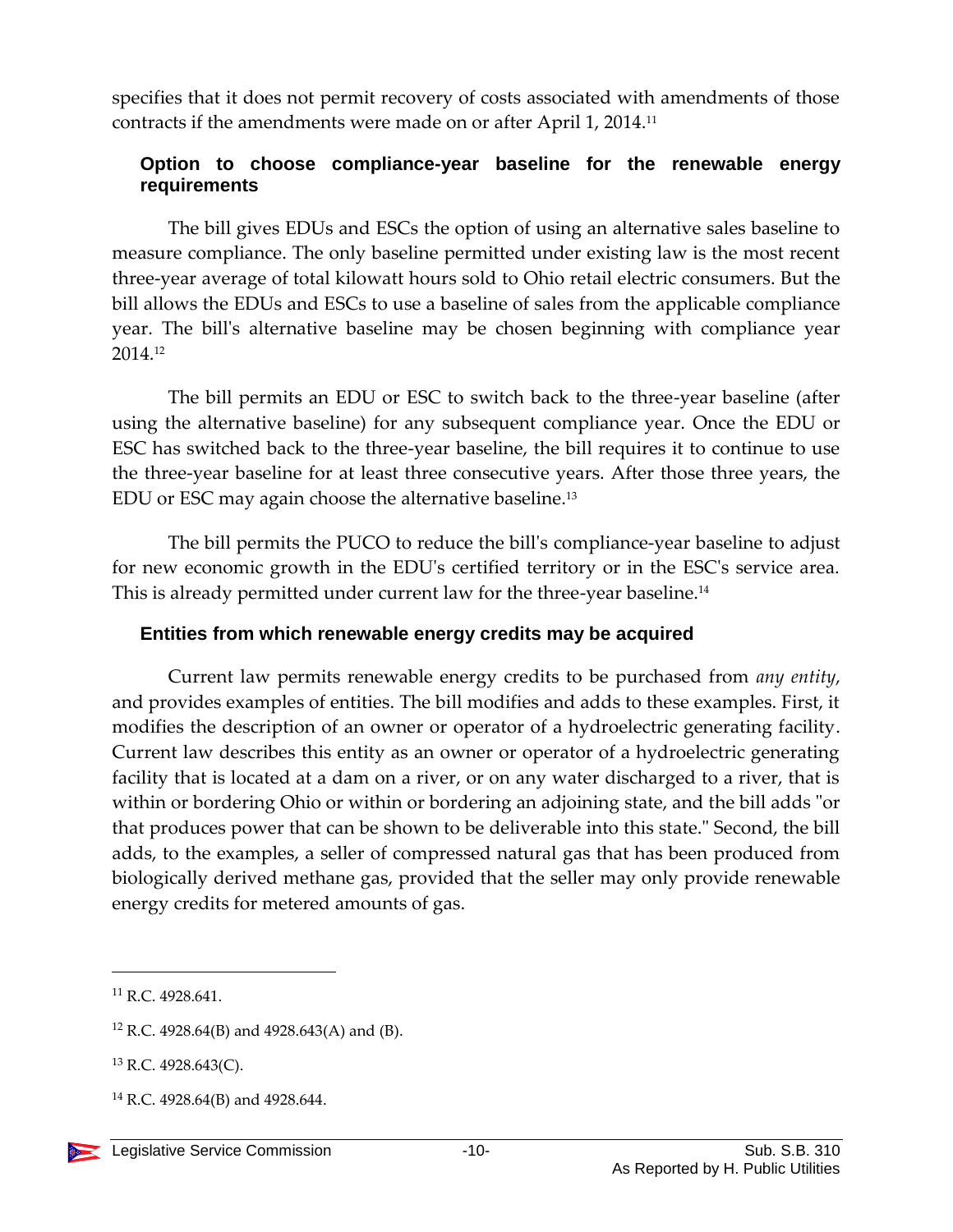Under continuing law, an EDU or ESC may use renewable energy credits for the purpose of complying with the renewable energy benchmarks.<sup>15</sup>

#### <span id="page-10-0"></span>**Resources need not be converted to electricity for credits**

The bill states that renewable energy resources do not have to be converted to electricity to be eligible to receive renewable energy credits.<sup>16</sup>

## <span id="page-10-1"></span>**Alternative Energy Advisory Committee**

The bill repeals the Alternative Energy Advisory Committee. Under current law, this Committee, appointed by the Governor in consultation with the Public Utilities Commission (PUCO) Chairperson, has the duty to (1) examine available technology for and related timetables, goals, and costs of the alternative energy resource benchmarks as they presently exist, and (2) submit to the PUCO a semiannual report of its recommendations.<sup>17</sup>

## <span id="page-10-2"></span>**Biologically derived methane gas**

For purposes of (1) the renewable energy requirements (including the use of renewable energy credits), $18$  (2) advanced energy projects funded by the Ohio Air Quality Development Authority,<sup>19</sup> and (3) the Advanced Energy Program administered by the Director of the Development Services Agency,<sup>20</sup> the bill adds, to the list of renewable energy resources, heat captured from a generator of electricity, boiler, or heat exchanger fueled by biologically derived methane gas.<sup>21</sup>

The bill also requires that the PUCO's rules governing renewable energy credits specify that, for purposes of converting the quantity of energy derived from biologically derived methane gas to an electricity equivalent, one megawatt hour equals 3,412,142 British thermal units.<sup>22</sup>

 $\overline{a}$ 

<sup>19</sup> R.C. 3706.26, not in the bill.

<sup>22</sup> R.C. 4928.645(B)(1) (renumbered from 4928.65).

<sup>15</sup> R.C. 4928.645(A) (renumbered from 4928.65).

<sup>16</sup> R.C. 4928.645(B)(1) (renumbered from 4928.65).

 $17$  R.C. 4928.64(D)(2).

<sup>18</sup> R.C. 4928.64 and 4928.645 (renumbered from 4928.65).

<sup>20</sup> R.C. 4928.62, not in the bill.

<sup>&</sup>lt;sup>21</sup> R.C. 3706.25(E) and 4928.01(A)(37)(a)(ix).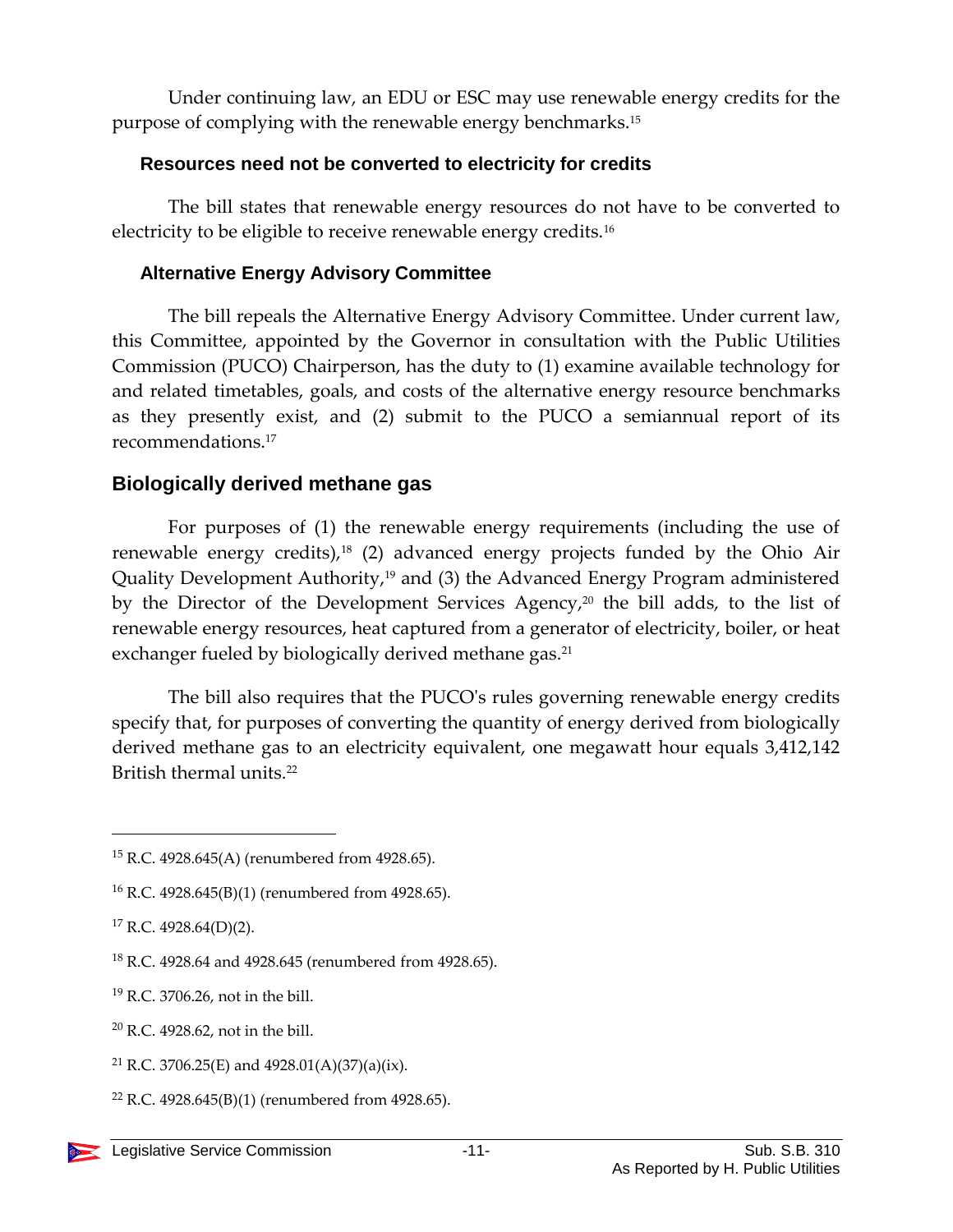## <span id="page-11-0"></span>**Run-of-the-river hydroelectric facilities**

For purposes of (1) the renewable energy requirements (including the use of renewable energy credits), $23$  (2) advanced energy projects funded by the Ohio Air Quality Development Authority,<sup>24</sup> and (3) the Advanced Energy Program administered by the Director of the Development Services Agency,<sup>25</sup> the bill adds to the list of renewable energy resources power produced by a run-of-the-river hydroelectric facility placed in service on or after January 1, 1980, that is located within Ohio, relies upon the Ohio river, and operates, or is rated to operate, at an aggregate capacity of at least 40 megawatts. <sup>26</sup> This list of renewable energy resources, under continuing law, already contains power produced by a hydroelectric facility that is located at a dam on a river, or on any water discharged to a river, that is within or bordering this state or within or bordering an adjoining state and meets certain standards.<sup>27</sup> For purposes of the renewable energy requirements (including the use of renewable energy credits), the hydroelectric facility classified under continuing law (and not run-of-the-river hydroelectric facility) must be placed in service as of January 1, 1998, or must be created on or after January 1, 1998, by the modification or retrofit of any facility placed in service prior to January 1, 1998.<sup>28</sup>

## <span id="page-11-1"></span>**Energy efficiency (EE) and peak demand reduction (PDR) requirements**

## <span id="page-11-2"></span>**Annual EE requirements**

## **EE for 2015-2016**

<span id="page-11-3"></span>The bill maintains current energy savings through 2014, but specifies that for 2015 and 2016, the annual EE savings an EDU must achieve is equal to the result of subtracting the cumulative EE savings achieved since 2009 from the product of multiplying the applicable baseline for EE savings by four and two-tenths of one per cent. Under current law, an EDU must achieve an annual EE savings of 1% in 2015 and 2016.

<sup>23</sup> R.C. 4928.64 and 4928.645.

<sup>24</sup> R.C. 3706.26, not in the bill.

<sup>25</sup> R.C. 4928.62, not in the bill.

<sup>&</sup>lt;sup>26</sup> R.C. 3706.25(E) and 4928.01(A)(37)(a)(iv).

<sup>&</sup>lt;sup>27</sup> R.C. 3706.25(E) and 4928.01(A)(37)(a)(iii) and (A)(37)(b).

 $^{28}$  R.C. 4928.64(A)(1).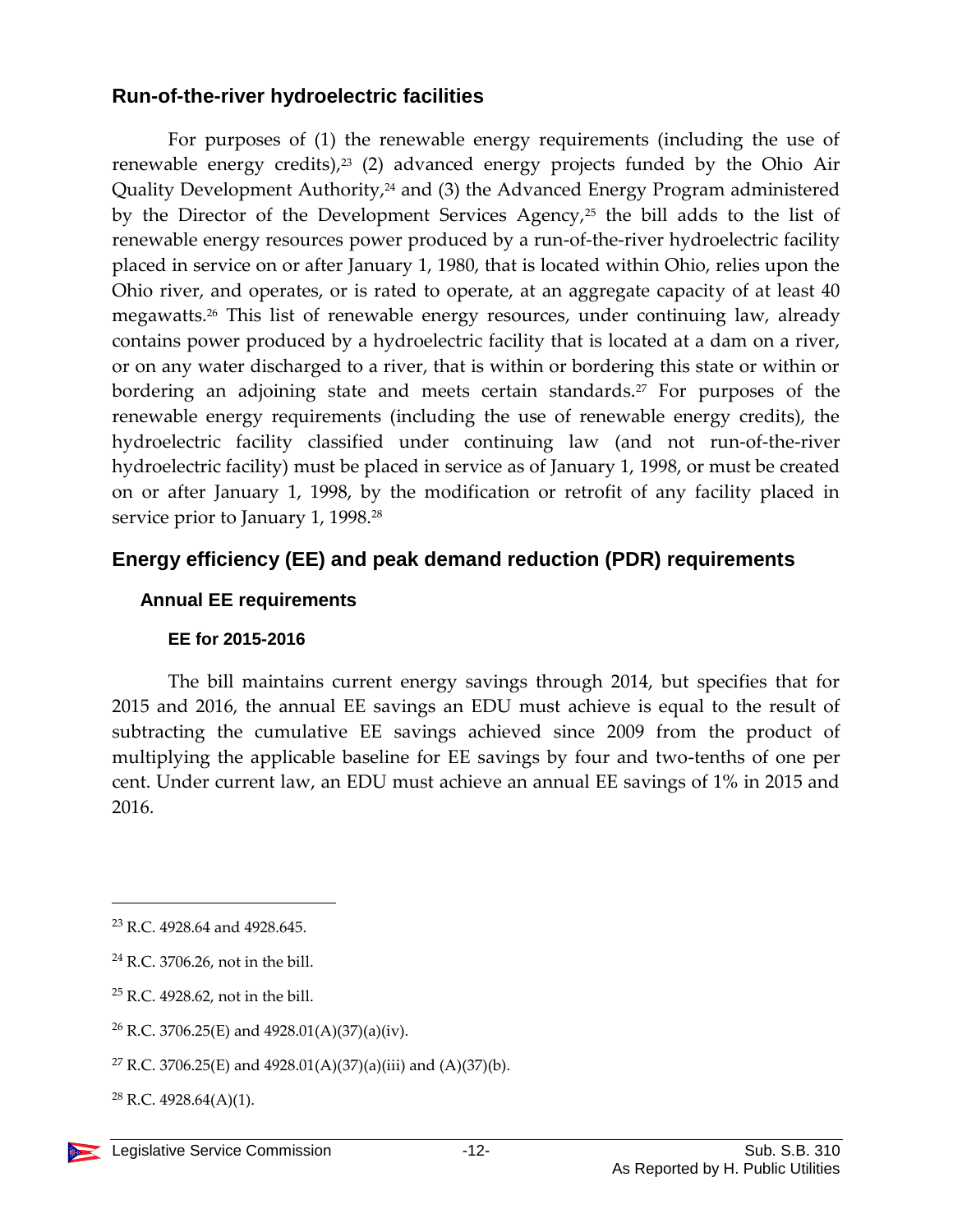If the result is zero or less for the year for which the calculation is being made, the bill prohibits the EDU from being required to achieve additional EE savings for that year, but permits the EDU to achieve additional EE savings for that year.<sup>29</sup>

#### **EE for 2017 and thereafter**

<span id="page-12-0"></span>The bill specifies that for 2017-2020, the annual EE savings requirement is 1% of the baseline prescribed for EE savings and 2% each year thereafter. Effectively, the bill retains the current annual EE savings requirement of 1% for 2017 and 2018; reduces the current EE savings requirement from 2% to 1% for 2019 and 2020; and retains the current EE savings requirement of 2% for 2021 and thereafter.<sup>30</sup>

#### **Time period in which an EDU must achieve cumulative energy savings**

<span id="page-12-1"></span>The bill extends the time period in which an EDU must achieve the current cumulative EE savings in excess of 22% by two years to the end of 2027. Under current law, an EDU must achieve those savings by the end of 2025.<sup>31</sup>

#### <span id="page-12-2"></span>**Annual PDR requirements**

The bill maintains current PDR requirements through 2014, but specifies that for 2015 and 2016, an EDU must achieve PDR equal to the result of subtracting the cumulative PDR achieved since 2009 from the product of multiplying the baseline prescribed for PDR by 4.75%. If the result is zero or less for the year for which the calculation is being made, the bill prohibits the EDU from being required to achieve additional PDR for that year, but the bill permits the EDU to achieve additional PDR for that year. The bill requires the EDU to achieve an additional .75% of PDR in 2017-2020. Under current law, EDUs must implement PDR programs designed to achieve a 1% PDR and an additional 0.75% PDR each year through 2018. The bill also repeals a requirement that, in 2018, the energy committees in the House of Representatives and the Senate must make recommendations to the General Assembly regarding future PDR targets.<sup>32</sup>

#### <span id="page-12-3"></span>**Baseline exclusions**

The bill prohibits the baseline prescribed under current law for EE savings and PDR from including the load and usage of any of the following customers:

 $32$  R.C. 4928.66(A)(1)(b).



<sup>&</sup>lt;sup>29</sup> R.C. 4928.66(A)(1)(a) and (2)(a).

 $30$  R.C. 4928.66(A)(1)(a).

<sup>31</sup> R.C. 4928.66(A)(1)(a).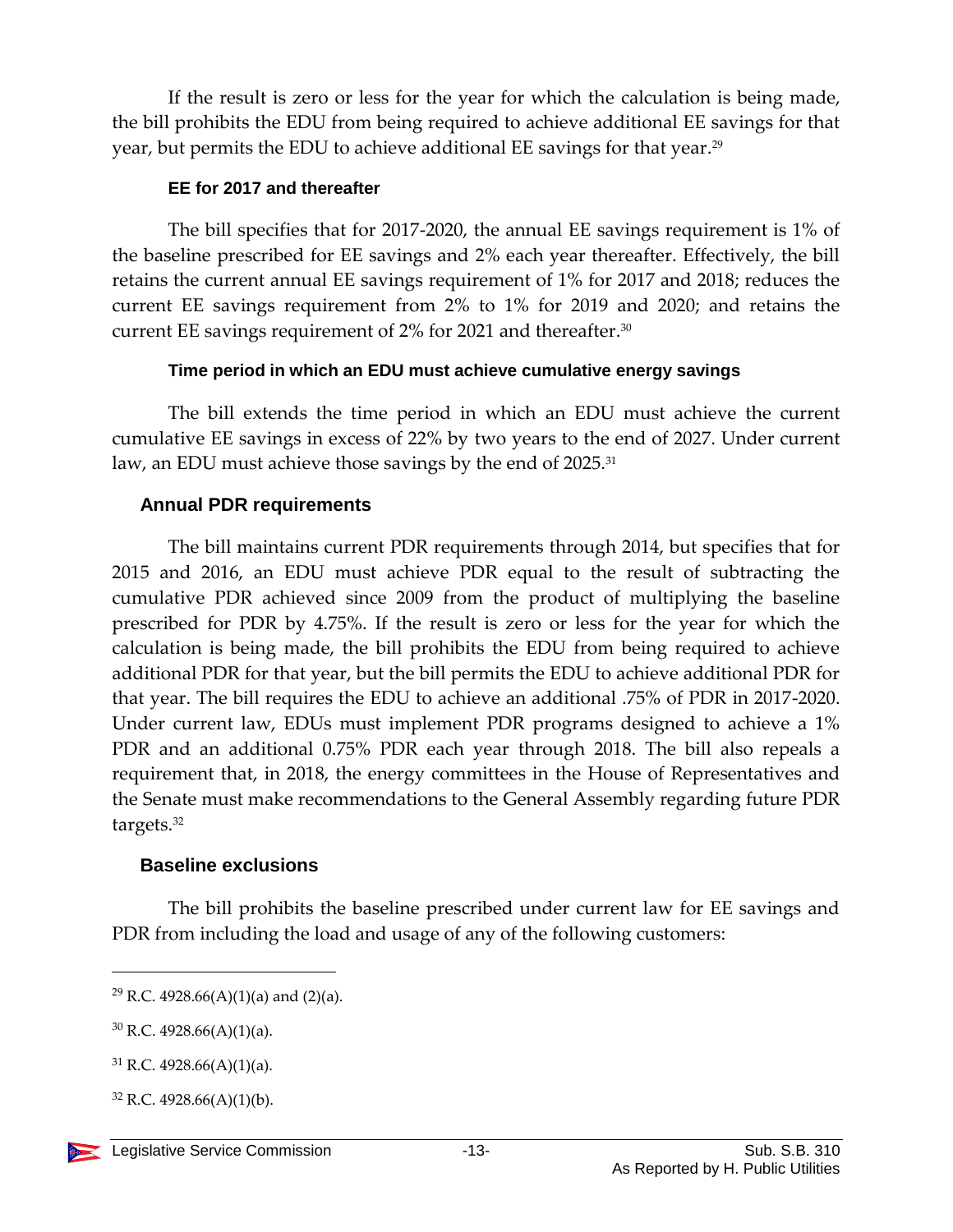(1) Beginning January 1, 2017, a customer for which a reasonable arrangement has been approved under current law;

(2) A customer that has opted out of the utility's portfolio plan under the bill. $33$ 

#### <span id="page-13-0"></span>**Provisions for existing portfolio plans for energy savings compliance**

Current PUCO rules require EDUs to have three-year plans for compliance with the EE and PDR requirements.<sup>34</sup> The bill directs what is to happen with plans (referred to as "portfolio plans" in the bill) that are in effect on the bill's effective date.

Basically, the bill gives EDUs two options, either of which they may choose at their "sole discretion": (1) continue to implement the existing plan, with no amendments, through the end of 2016, or (2) seek an amendment of the plan with the PUCO.

To amend an existing plan under (2) above, the bill requires the EDU to file an application with the PUCO to amend the plan not later than 30 days after the bill's effective date. If the EDU misses this deadline, it must continue the existing plan as described in (1) above. The PUCO is required to review the application in accordance with the PUCO's rules as if the application were for a new portfolio plan. The PUCO must then review and approve, or modify and approve, the application not later than 60 days after the date that the application is filed. The bill specifies that if the PUCO fails to review and approve, or fails to modify and approve, the application by January 1, 2015, the plan will be deemed approved as amended. All amended plans must take effect on January 1, 2015, and expire on December 31, 2016. The bill specifies that the new law (the law as amended by the bill) applies to an EDU that applies to amend its plan.

For existing plans that are continued under (1) above, if the plan as originally approved by the PUCO expires before December 31, 2016, the bill requires the PUCO to automatically extend the plan through December 31, 2016, with no amendments. The bill requires *current law* governing the EE and PDR requirements to apply to an EDU that continues its existing plan. The current law applies to that EDU for the plan's original duration, or, if the plan is extended by the PUCO, through the end of 2016. The bill specifies that beginning January 1, 2017, the new law (as amended by the bill) applies to the EDU.<sup>35</sup>

 $33$  R.C. 4928.66(A)(2)(a).

<sup>34</sup> O.A.C. Chapter 4901:1-39.

 $35$  Sections 5 and 6.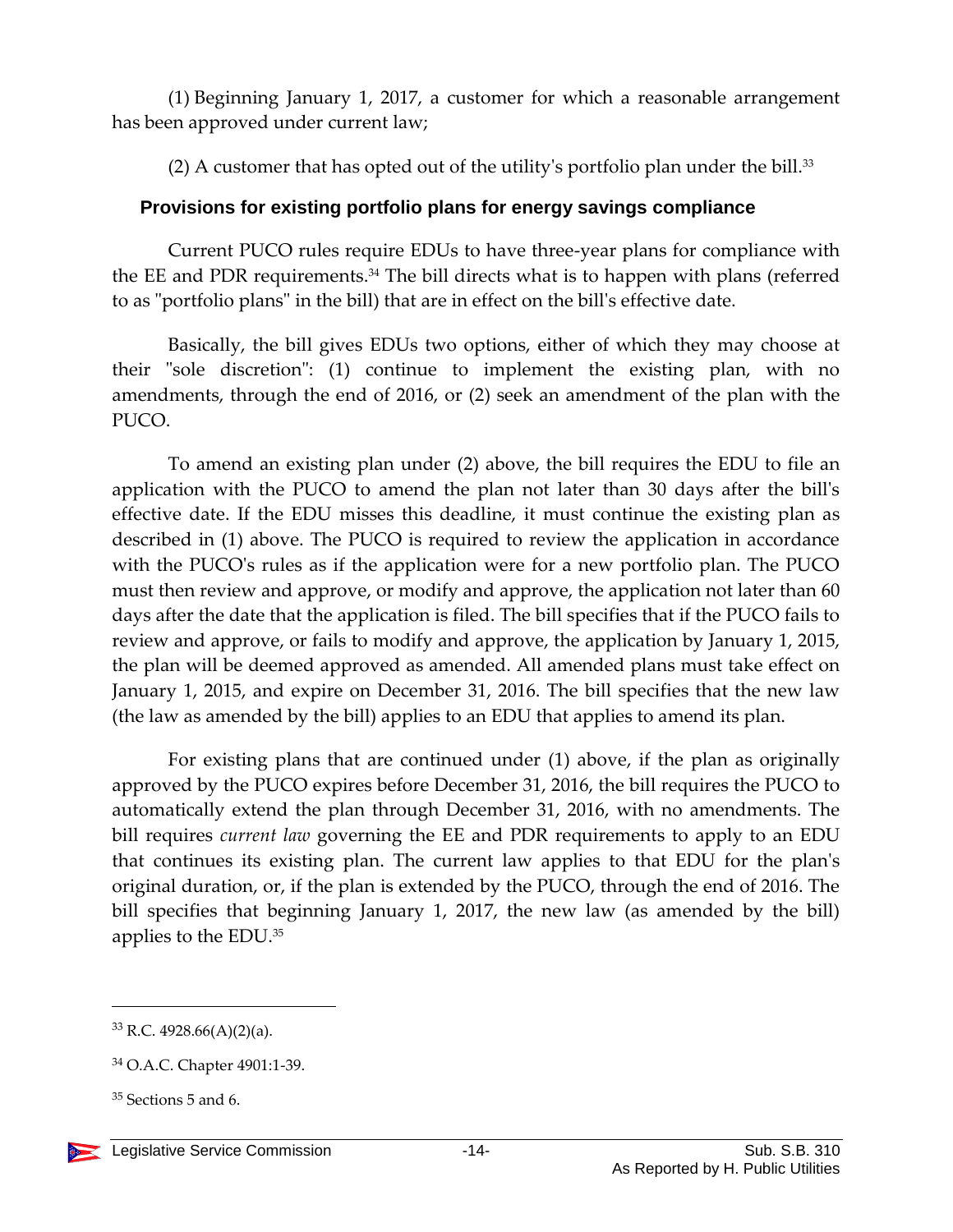#### **No review or approval of pending applications for portfolio plans**

<span id="page-14-0"></span>The bill prohibits the PUCO from reviewing or approving an application for a portfolio plan if the application is pending on the bill's effective date.<sup>36</sup>

#### **Prohibition of unauthorized actions regarding portfolio plans**

<span id="page-14-1"></span>The bill prohibits the PUCO, prior to January 1, 2017, from taking any action with regard to any portfolio plan or application regarding a portfolio plan except those actions expressly authorized or required by the bill and actions necessary to administer the implementation of existing portfolio plans.<sup>37</sup>

#### <span id="page-14-2"></span>**Higher voltage and consumption customer opt-out of portfolio plans**

The bill permits certain customers to temporarily opt out of an EDU's portfolio plan for the period between January 1, 2015 and December 31, 2016 if the plan has been amended as described above (uncodified opt-out). The bill also permits the same customers to opt out of an EDU's portfolio plan for a longer period beginning January 1, 2017 (codified opt-out/opt-in).<sup>38</sup> For purposes of the opt-out provisions, a customer is any customer of an EDU that either receives service above the primary voltage level as determined by the EDU's tariff classification, or is a commercial or industrial customer that both (1) receives electricity through a meter of an end user or through more than one meter at a single location in a quantity that exceeds 45 million kilowatt hours of electricity for the preceding calendar year, and (2) has made a written request for registration as a self-assessing purchaser pursuant to the kilowatt hour tax.<sup>39</sup>

Under the bill, the opt-out provisions exempt properly identified customer accounts from any EE or PDR cost recovery mechanisms. The exemption lasts for the duration of the amended portfolio plan, for the uncodified opt out. The bill also removes the customer's opportunity and ability to obtain direct benefits from the portfolio plan or plans, and limits the customer's eligibility to participate in or directly benefit from programs arising from the plan or plans.<sup>40</sup>

<sup>36</sup> Section 7.

<sup>&</sup>lt;sup>37</sup> Section 7.

<sup>38</sup> R.C. 4928.6611 and Section 8.

 $39$  R.C. 4928.6610(A) and Sections 5 and 8.

 $^{40}$  R.C. 4928.6611 and 4928.6613 and Sections 8 and 10.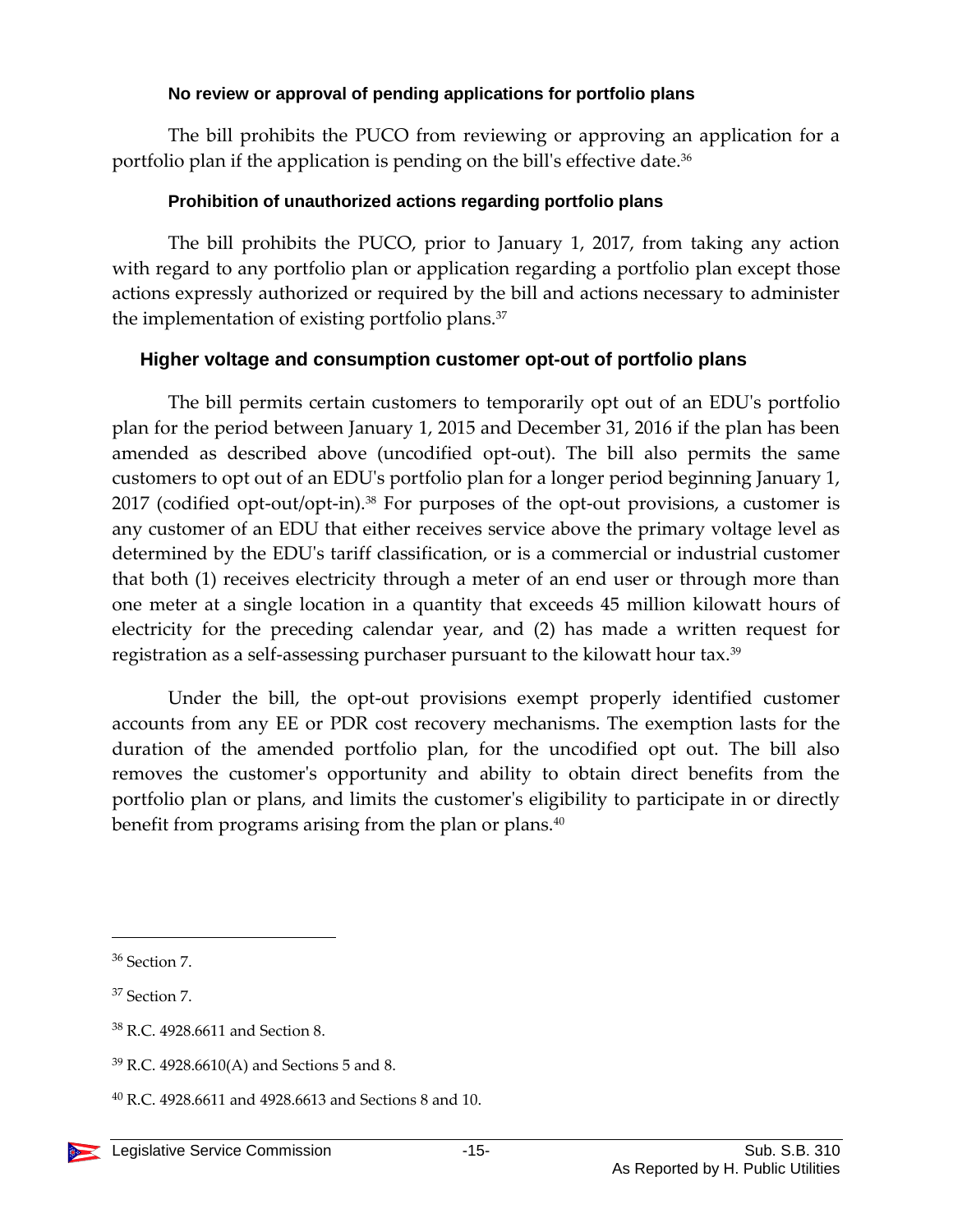The opt-outs extend to all of the customer's accounts, irrespective of the size or service voltage level, associated with the activities performed by the customer and located on or adjacent to the customer's premises.<sup>41</sup>

The bill requires the customer to send a verified written notice of intent to opt out to the EDU from which it receives services, and to submit a complete copy to the PUCO Secretary. The notice must include (1) a statement that the customer is opting out, (2) the opt-out effective date, (3) the account number of each customer account to which the opt out is to apply, (4) the physical location of the customer's load center, and (5) the date upon which the customer established, or plans to establish a process and implement, cost-effective measures to improve its energy efficiency savings and peak demand reductions.<sup>42</sup>

#### **Opt-out reporting**

<span id="page-15-0"></span>The bill provides that, not later than 60 days after the effective date of a customer's election to opt out, the customer must submit an initial report to the PUCO staff that summarizes the projects, actions, policies, or practices that the customer may consider implementing, based on the customer's cost-effectiveness criteria, for the purpose of reducing energy intensity. Energy intensity is defined as the amount of energy, from electricity, used or consumed per unit of production. For temporary opt outs under uncodified law during the 2015 to 2016 period, the bill requires the customer, by November 1, 2016, to prepare and submit to the PUCO staff an updated report. The updated report must include a general description of any cumulative amount of energy-intensity reductions achieved by the customer during the period beginning on the effective date of the election to opt out and ending not later than 60 days prior to the date that the updated report is submitted. For the longer-term opt outs under codified law, the bill requires the customer to submit the updated report at least once every 24 months for as long as the opt out is in effect. Once an updated report is submitted, the PUCO staff may request that the customer provide additional information on the projects, actions, policies, or practices implemented and the amount of energy-intensity reductions achieved during the period covered by the updated report. (See **COMMENT**.)

Both initial and updated reports must be verified by the customers.

The bill provides that any information contained in any opt-out report and any customer responses to PUCO staff requests for additional information are deemed

 $42$  R.C. 4928.6612 and Section 9.



<sup>41</sup> R.C. 4928.6611 and Section 8.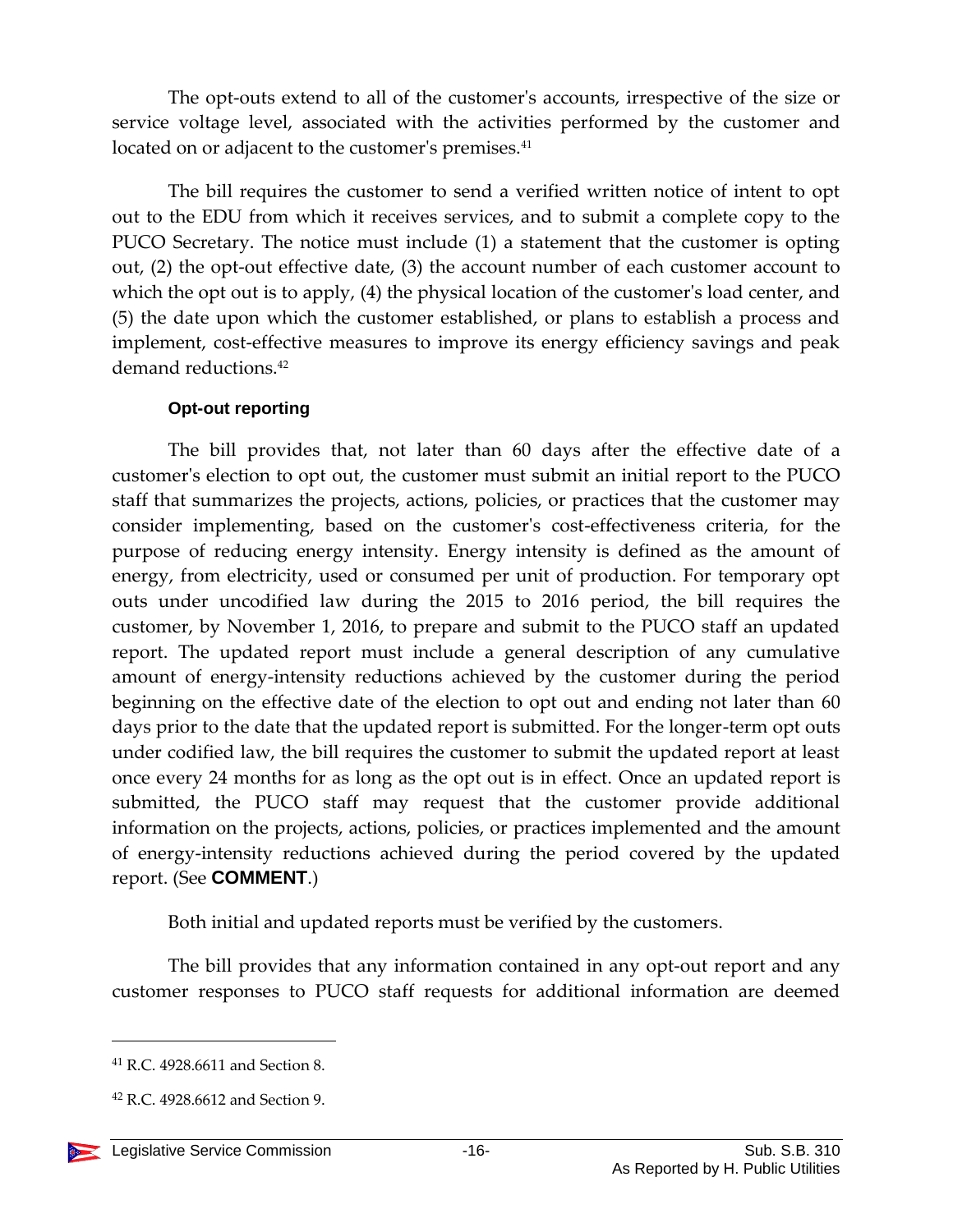confidential, proprietary, and a trade secret. The information and responses cannot be (1) publicly divulged without written customer authorization or (2) used for any purpose other than to identify the amount of energy-intensity reductions achieved by the customer.<sup>43</sup>

#### **Opt-out suspension**

<span id="page-16-0"></span>If the PUCO finds, after notice and a hearing, that the customer has failed to achieve a substantial cumulative reduction in energy intensity identified by the customer in an updated report, and the customer has not shown good cause that excuses the failure, the PUCO may suspend the opt out for the time needed for the customer to achieve the reduction identified, but no longer than the time needed. 44

#### **Opting back in**

<span id="page-16-1"></span>The bill permits a customer that used the longer-term codified law opt-out to opt back in to the EDU's portfolio plan, if the customer has previously opted out for at least three consecutive calendar years and the customer gives 12 months' advance written notice of its intent to opt in, to both the PUCO Secretary and the EDU servicing that customer. The bill does not exclude any period of time under the temporary opt-out under uncodified law from inclusion in the three-year count. The bill provides that the notice of intent to opt in must include: (1) a statement of the election to opt in, (2) the effective date of that election, (3) the account number for each customer account to which the opt-in is to apply, and (4) the physical location of the customer's load center. The minimum opt-in period the bill provides before the customer may again elect to opt out is three calendar years.<sup>45</sup>

## <span id="page-16-2"></span>**Provisions governing counting of EE savings and PDR**

The bill requires that both of the following be counted toward meeting the EE/PDR requirements:

> EE savings and PDR that are achieved, in whole or in part, as a result of funding provided from the Universal Service Fund to benefit low-income customers through programs that include, but are not limited to, energy audits, the installation of energy efficiency insulation, appliances, and windows, and other weatherization measures. (The bill prohibits these EE

<sup>43</sup> R.C. 4928.6610(B), 4928.6616, and Sections 5 and 11.

<sup>44</sup> R.C. 4928.6616(F).

<sup>45</sup> R.C. 4928.6614 and 4928.6615.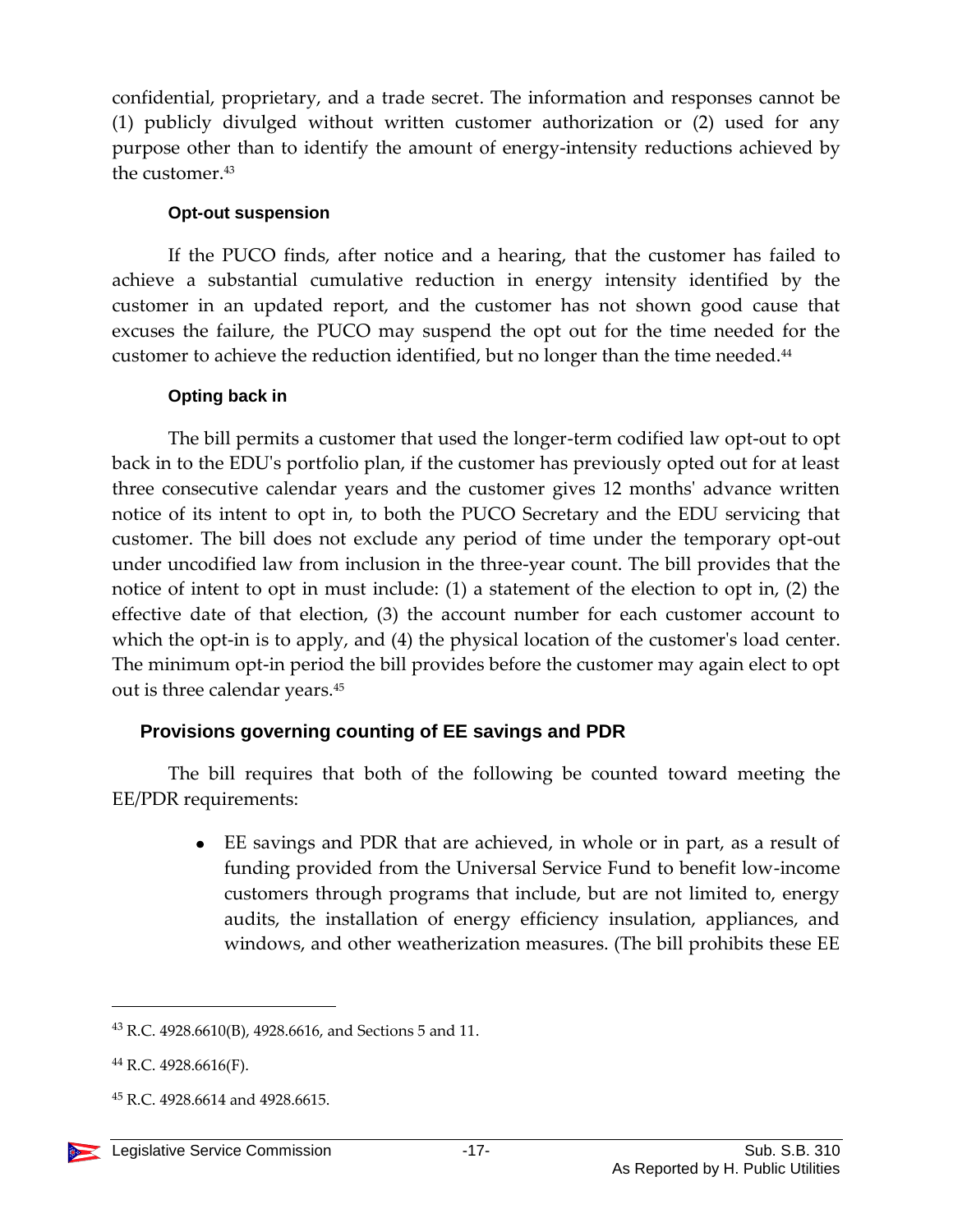savings and PDR from qualifying for "shared savings." "Shared savings" is not defined.)

EE savings and PDR achieved through actions taken by customers or through EDU programs that comply with federal standards for either or both EE or PDR requirements, including resources associated with such savings or reduction that are recognized as capacity resources by the regional transmission organization operating in Ohio in compliance with continuing law governing transmission functions.

The bill requires EE savings and PDR amounts approved by the PUCO to continue to be counted toward achieving the EE/PDR requirements as long as the requirements remain in effect. Similarly, the bill permits, at an EDU's discretion, any EE savings or PDR amount achieved in excess of the requirements to be banked and applied toward achieving the EE/PDR requirements in future years.

The bill requires the PUCO to count both the EE savings and PDR on an annualized basis and a gross savings basis.

The bill requires EE savings and PDR achieved on and after the bill's effective date to be measured on the higher of an as found or deemed basis, except that, solely at the EDU's option, such savings and reduction achieved since 2006 may also be measured using this method. For new construction, the EE savings and PDR are to be counted based on 2008 federal standards, provided that when new construction replaces an existing facility, the difference in energy consumed, energy intensity, and peak demand between the new and replaced facility is to be counted toward meeting the EE and PDR requirements.

The bill requires the PUCO to "count energy efficiency savings and peak demand reductions associated with transmission and distribution infrastructure improvements that reduce line losses." The bill does not specify how these savings and reductions are to be counted or what they are to be counted toward. However, such EE savings and PDR are prohibited from qualifying for "shared savings," which is not defined.<sup>46</sup>

## <span id="page-17-0"></span>**Disclosure of customer costs of the energy requirements**

The bill requires the PUCO, by January 1, 2015, to adopt rules governing the disclosure of the costs to customers of the renewable energy resource, EE savings, and PDR requirements. The bill requires the rules to include requirements that EDUs and ESCs must list, on all customer bills, including utility consolidated bills that are sent by

 $^{46}$  R.C. 4928.66(A)(2)(d)(i) and (ii) and 4928.662.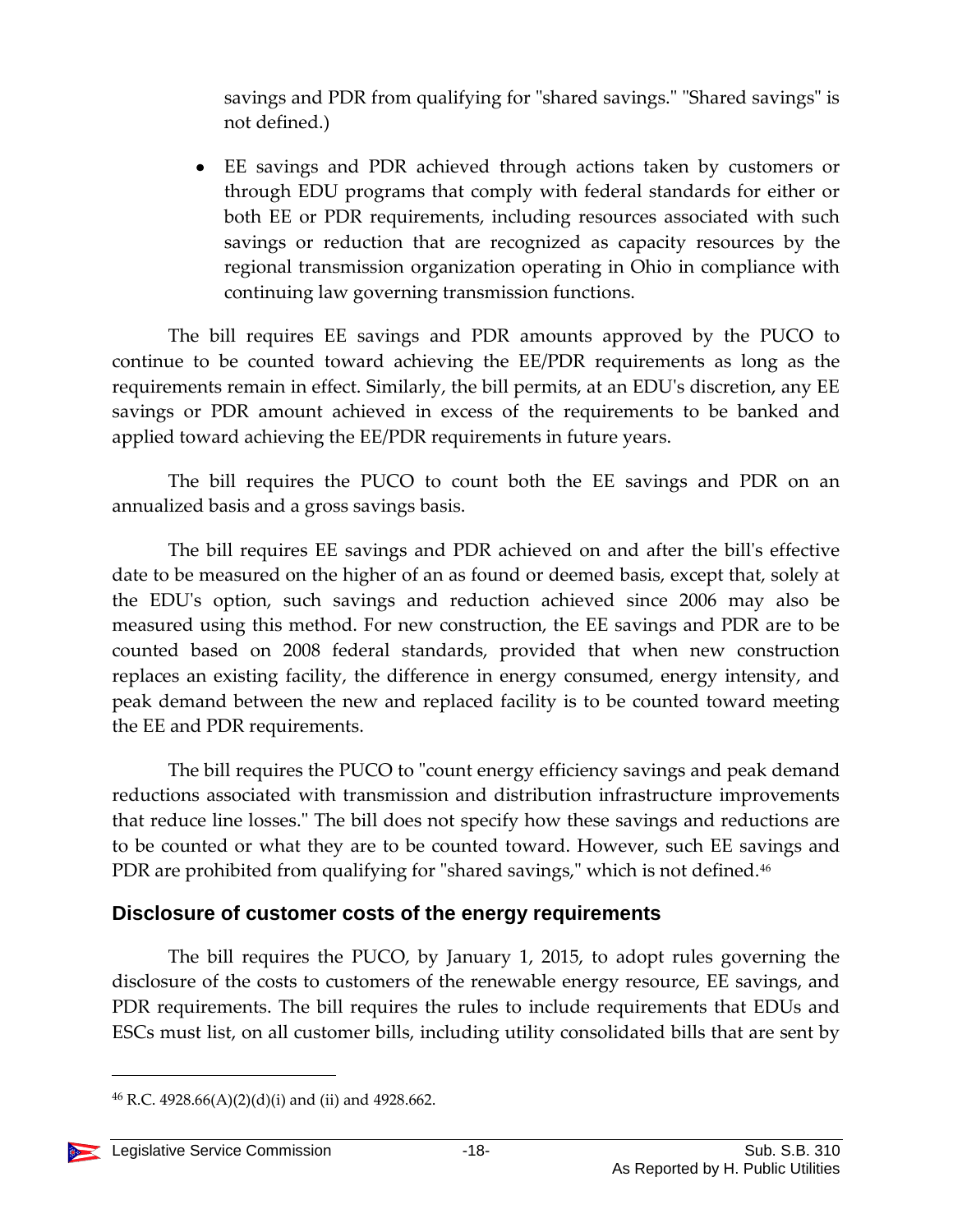an EDU but contain both EDU and ESC charges, the individual customer cost of compliance with the renewable energy resource requirements (applicable to both EDUs and ESCs) and the EE savings and PDR requirements (applicable only to EDUs) for the applicable billing period.

For bills sent by EDUs, including the utility consolidated bills, the costs must be listed as three distinct line items – one for renewable energy resources, one for EE, and one for PDR. Also, for bills sent by EDUs, including the utility consolidated bills, the cost of compliance with the renewable energy resource requirements must be calculated by multiplying the individual customer's monthly usage by the combined weighted average of renewable-energy-credit costs, including solar-renewable-energy-credit costs, paid by all EDUs, as listed in the PUCO's most recently available alternative energy portfolio standard report. For bills sent by ESCs, the cost of compliance with the renewable energy resource requirements must be calculated similarly – by multiplying the individual customer's monthly usage by the combined weighted average of renewable-energy-credit costs, including solar-renewable-energy-credit costs, paid by all ESCs, as listed in the PUCO's most recently available alternative energy portfolio standard report. The cost of compliance with the renewable energy resource requirements is required to be listed as a distinct line item on the bills sent by ESCs.<sup>47</sup>

## <span id="page-18-0"></span>**Service restoration plan to prioritize hospitals**

The bill provides that if electric service is interrupted during an emergency or disaster, an EDU's service restoration plan must give priority to hospitals that are the EDU's customers. The bill also requires that, if requested to do so by a hospital that is its customer, the EDU must confer at least every two years with that hospital regarding power quality issues and concerns, including voltage sags, spikes, and harmonic disturbances, in an effort to minimize those events and their impact on the hospital. The bill requires the PUCO to adopt rules to carry out these provisions.<sup>48</sup>

## <span id="page-18-1"></span>**Creation of the Energy Mandates Study Committee**

The bill creates the Energy Mandates Study Committee to study Ohio's renewable energy, EE, and PDR mandates. The Committee consists of the following 13 members:

> Six members of the House of Representatives appointed by the Speaker of  $\bullet$ the House of Representatives, with not more than four members from the same political party;

<sup>&</sup>lt;sup>47</sup> R.C. 4928.65.

<sup>48</sup> R.C. 4928.112.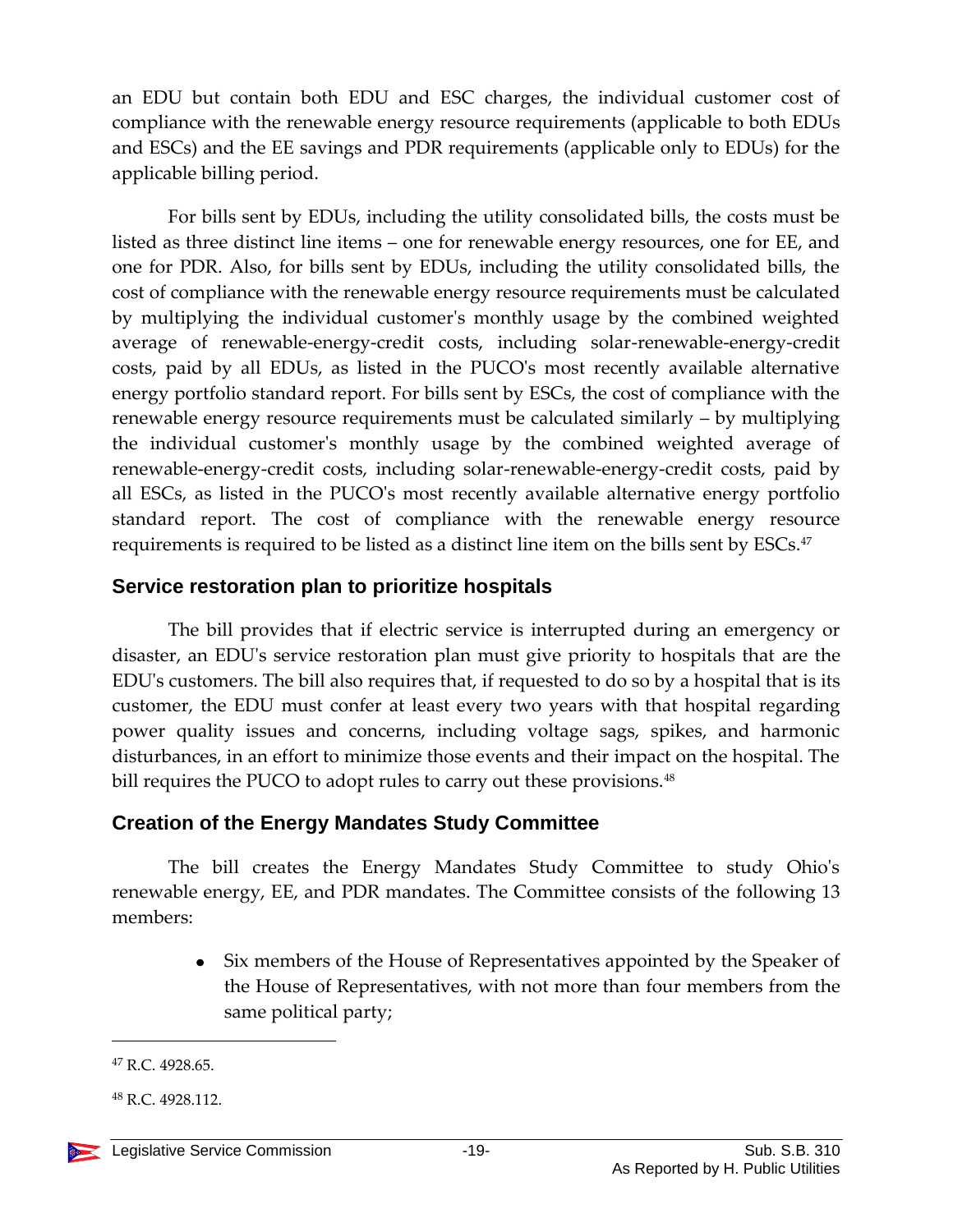- Six members of the Senate appointed by the President of the Senate, with not more than four members from the same political party;
- The PUCO chairperson, as an ex officio, nonvoting member.

Any vacancies that occur on the Committee must be filled in the same manner as the original appointment. The Speaker and President must appoint one member of the Committee each to serve as the co-chairpersons of the Committee.

The Committee is required to submit a report of its findings to the House of Representatives and the Senate by September 30, 2015, and then cease to exist on October 1, 2015. The report must include, at a minimum, all of the following:

- A cost-benefit analysis of the renewable energy, EE, and PDR mandates, including the projected costs on electric customers if the mandates were to remain at the percentage levels required under the law as amended by the bill;
- A recommendation of the best, evidence-based standard for reviewing the mandates in the future, including an examination of readily available technology to attain such a standard;
- $\bullet$ The potential benefits of an opt-in system for the mandates, in contrast to an opt-out system for the mandates, and a recommendation as to whether an opt-in system should apply to all electric customers, whether an optout system should apply to only certain customers, or whether a hybrid of these two systems is recommended;
- A recommendation on whether costs incurred by an EDU or ESC pursuant to any contract, which may be entered into by the EDU or ESC on or after the bill's effective date for the purpose of procuring renewable energy resources or renewable energy credits and complying with the renewable energy requirements, may be passed through to any consumer, if the costs could have been avoided with the inclusion of a change of law provision in the contract;
- A review of the risk of increased electric grid congestion due to the anticipated retirement of coal-fired generating capacity and other factors; the ability of distributed generation, including combined heat and power and waste energy recovery, to reduce such grid congestion; and the potential benefit to energy consumers from reduced grid congestion;

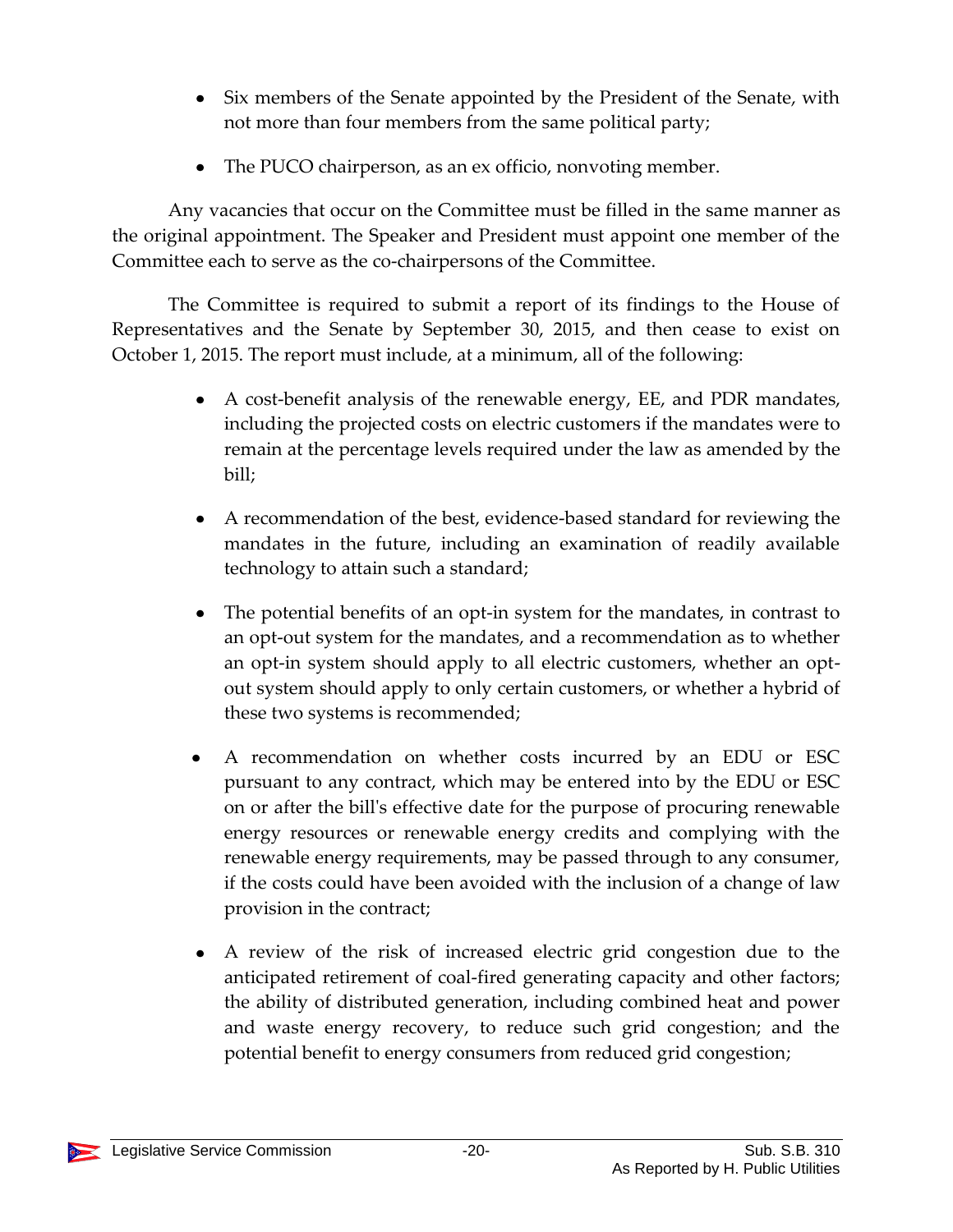- An analysis of whether there are alternatives for the development of advanced energy resources (such as clean coal and advanced nuclear energy technology, for example);
- An assessment of the environmental impact of the renewable energy and EE/PDR mandates on reductions of greenhouse gas and fossil fuel emissions;
- A review of payments made by EDUs to third-party administrators to promote EE/PDR programs under the terms of the EDUs' portfolio plans. The review is to include a complete analysis of all fixed and variable payments made to those administrators since the effective date of S.B. 221 of the 127th General Assembly, jobs created, retained, and impacted, whether those payments outweigh the benefits to ratepayers, and whether those payments should no longer be recovered from ratepayers. The review also must include a recommendation regarding whether the administrators should submit periodic reports to the PUCO documenting the payments received from EDUs. 49

## <span id="page-20-0"></span>**Intention to adjust the energy mandates in the future**

The bill states that it is the intent of the General Assembly to ensure that customers in Ohio have access to affordable energy. It further states that it is the intent of the General Assembly to incorporate as many forms of inexpensive, reliable energy sources in the state of Ohio as possible. The bill continues that it is also the intent of the General Assembly to get a better understanding of how energy mandates impact jobs and the economy in Ohio and to minimize government mandates. The bill further states that because the energy mandates in current law may be unrealistic and unattainable, it is the intent of the General Assembly to review all energy resources as part of its efforts to address energy pricing issues.

The bill concludes that therefore, it is the intent of the General Assembly to enact legislation in the future, after taking into account the recommendations of the Energy Mandates Study Committee, that will reduce the renewable energy resource, EE, and PDR mandates, and provide greater transparency to electric customers on the costs of future energy mandates, if there are to be any.<sup>50</sup>

<sup>49</sup> Section 4.

 $50$  Section 3.